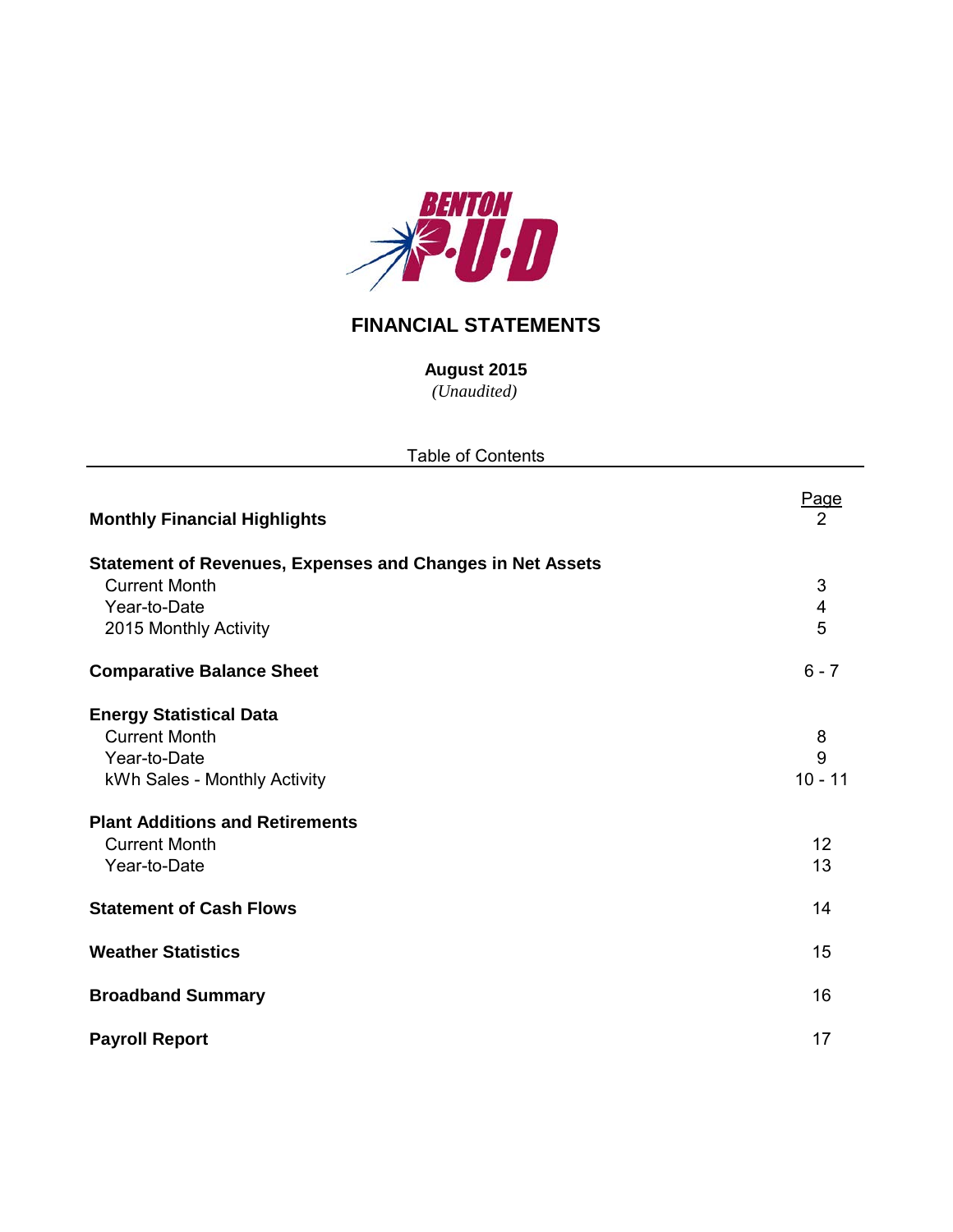

## *Financial Highlights August 2015*

 *Issue date: 9/21/15*

Financial highlights for the month of August:

- $\triangleright$  The average temperature of 78.0° was 2.2° above normal. Cumulative cooling degree days were 14% below last year.
- $\triangleright$  Total retail kWh billed during August was down 2% from last year and 23% below budget.<br> $\triangleright$  Net power supply costs were \$7.5 million for the month with sales for resale of \$1.6M and
- Net power supply costs were \$7.5 million for the month with sales for resale of \$1.6M and an average price of \$31 per MWh.
- August's non-power operating costs of \$1.6 million before taxes and depreciation were 7% below budget.
- > Capital expenditures were just below \$1M for the month.

| (in thousands of dollars)                                                                                                           |            |           |            |           |         |         |         |           |            |     |            |            |                  |                                |
|-------------------------------------------------------------------------------------------------------------------------------------|------------|-----------|------------|-----------|---------|---------|---------|-----------|------------|-----|------------|------------|------------------|--------------------------------|
| <b>Change in Net Position</b>                                                                                                       | <b>Jan</b> | Feb       | <b>Mar</b> | Apr       | May     | Jun     | Jul     | Aug $(1)$ | <b>Sep</b> | Oct | <b>Nov</b> | <b>Dec</b> | <b>Total YTD</b> | Annual<br><b>Budget</b>        |
| Actual                                                                                                                              | \$1,013    | (\$1,035) | \$945      | (\$1,461) | (\$546) | \$217   | \$159   | \$182     |            |     |            |            | (\$526)          |                                |
| <b>Budget</b>                                                                                                                       | \$2,416    | ( \$866)  | \$674      | (\$1,038) | (\$874) | \$526   | (\$196) | (\$307)   |            |     |            |            | \$336            | (\$1,083)                      |
| (1) The cumulative YTD impact of budget amendments approved at the August 25 Commission meeting are reflected in the August report. |            |           |            |           |         |         |         |           |            |     |            |            |                  |                                |
| <b>Net Power Costs</b>                                                                                                              | Jan        | Feb       | Mar        | Apr       | May     | Jun     | Jul     | Aug       | <b>Sep</b> | Oct | Nov        | <b>Dec</b> | <b>Total</b>     | Annual<br><b>Budget</b>        |
| Power Supply Costs                                                                                                                  | \$7,467    | \$7.190   | \$7,192    | \$7,715   | \$7,141 | \$9,559 | \$9,536 | \$9,161   |            |     |            |            | \$64,962         | \$89,745                       |
| Less: Sales for Resale                                                                                                              | (2, 243)   | (1, 949)  | (2,514)    | (1,031)   | (1.098) | (889)   | (628)   | (1,618)   |            |     |            |            | (11, 970)        | (12, 290)                      |
| <b>Net Power Costs</b>                                                                                                              | \$5,224    | \$5,241   | \$4,679    | \$6,684   | \$6,043 | \$8,670 | \$8,908 | \$7,543   |            |     |            |            | \$52,992         | \$77,455                       |
|                                                                                                                                     |            |           |            |           |         |         |         |           |            |     |            |            |                  |                                |
| <b>Net Capital Costs</b>                                                                                                            | Jan        | Feb       | <b>Mar</b> | Apr       | May     | Jun     | Jul     | Aug       | <b>Sep</b> | Oct | <b>Nov</b> | <b>Dec</b> | <b>Total</b>     | <b>Annual</b><br><b>Budget</b> |
| <b>Capital Expenditures</b>                                                                                                         | \$688      | \$870     | \$1.147    | \$872     | \$834   | \$1.067 | \$628   | \$993     |            |     |            |            | \$7.100          | \$14,653                       |
| Less: Capital Contributions                                                                                                         | (55)       | (64)      | (142)      | (247)     | (470)   | (270)   | (134)   | (116)     |            |     |            |            | (1,498)          | (2, 116)                       |
| <b>Net Capital Costs</b>                                                                                                            | \$633      | \$806     | \$1,005    | \$626     | \$364   | \$796   | \$494   | \$877     |            |     |            |            | \$5,601          | \$12,537                       |
|                                                                                                                                     |            |           |            |           |         |         |         |           |            |     |            |            |                  |                                |
| <b>Load Statistics</b>                                                                                                              | Jan        | Feb       | Mar        | Apr       | May     | Jun     | Jul     | Aug       | <b>Sep</b> | Oct | <b>Nov</b> | <b>Dec</b> | <b>Total</b>     | Annual<br><b>Budget</b>        |
| aMW - Retail Sales Billed                                                                                                           | 179        | 178       | 148        | 182       | 201     | 289     | 296     | 249       |            |     |            |            | 215              | 196                            |
| aMW - Sales for Resale                                                                                                              | 107        | 135       | 145        | 60        | 57      | 25      | 38      | 68        |            |     |            |            | 79               | 39                             |









| <b>Key Ratios</b>                       |        |  |  |  |  |  |  |  |  |  |
|-----------------------------------------|--------|--|--|--|--|--|--|--|--|--|
| <b>Current Ratio</b>                    | 3.92:1 |  |  |  |  |  |  |  |  |  |
| Debt Service Coverage (2012 actual)     | 3.60   |  |  |  |  |  |  |  |  |  |
| Debt Service Coverage (2013 actual)     | 3.14   |  |  |  |  |  |  |  |  |  |
| Debt Service Coverage (2014 Actual)     | 3.38   |  |  |  |  |  |  |  |  |  |
| Debt Service Coverage (2015 projection) | 3.18   |  |  |  |  |  |  |  |  |  |
| (includes capital contributions)        |        |  |  |  |  |  |  |  |  |  |

| <b>Other Statistics</b>                 |    |        |         |  |  |  |  |  |  |  |
|-----------------------------------------|----|--------|---------|--|--|--|--|--|--|--|
| Unrestricted Undesignated Reserves      | \$ | 32.0   | million |  |  |  |  |  |  |  |
| Bond Insurance Replacement (designated) | \$ | 4.0    | million |  |  |  |  |  |  |  |
| Power Market Volatility (designated)    | \$ | 4.3    | million |  |  |  |  |  |  |  |
| Special Capital (designated)            | \$ | 6.7    | million |  |  |  |  |  |  |  |
| Customer Deposits (designated)          | \$ | 1.4    | million |  |  |  |  |  |  |  |
| Bond Principal & Interest (restricted)  | \$ | 3.4    | million |  |  |  |  |  |  |  |
| <b>Net Utility Plant</b>                | \$ | 120.2  | million |  |  |  |  |  |  |  |
| Long-Term Debt                          | \$ | 56.9   | million |  |  |  |  |  |  |  |
| <b>Active Service Agreements</b>        |    | 50.878 |         |  |  |  |  |  |  |  |
| <b>Non-Contingent Employees</b>         |    | 149.00 |         |  |  |  |  |  |  |  |
| Contingent YTD FTE's                    |    | 1.70   |         |  |  |  |  |  |  |  |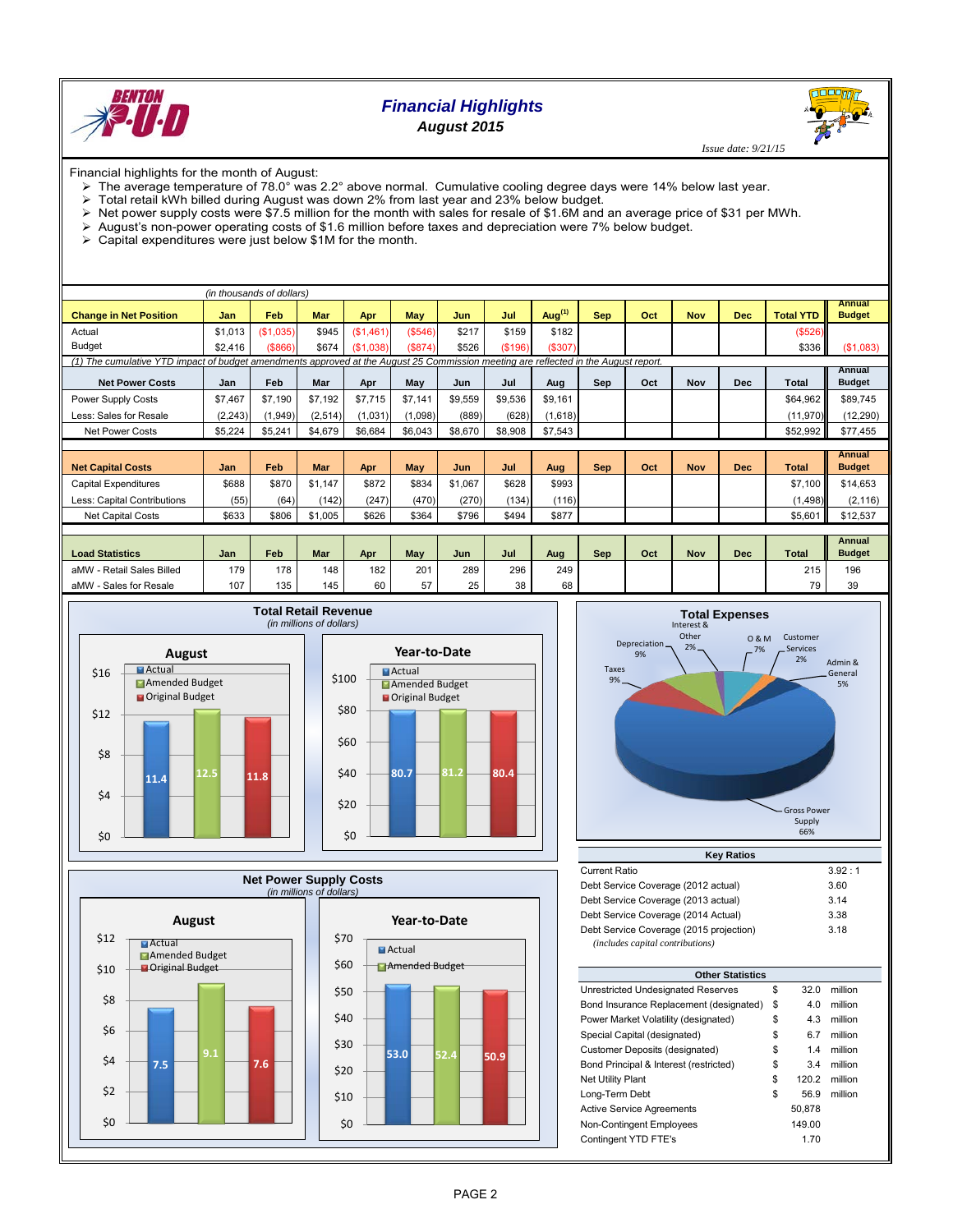#### **PUBLIC UTILITY DISTRICT NO.1 OF BENTON COUNTY STATEMENT OF REVENUES, EXPENSES, AND CHANGES IN NET POSITION CURRENT MONTH**

|                                                            |               |                                 | 8/31/2014                |               |                          |
|------------------------------------------------------------|---------------|---------------------------------|--------------------------|---------------|--------------------------|
|                                                            | <b>ACTUAL</b> | <b>AMENDED</b><br><b>BUDGET</b> | <b>PCT</b><br><b>VAR</b> | <b>ACTUAL</b> | <b>PCT</b><br><b>VAR</b> |
| <b>OPERATING REVENUES</b>                                  |               |                                 |                          |               |                          |
| Energy Sales - Retail                                      | \$11,383,393  | \$12,508,085                    | $-9%$                    | \$11,766,747  | $-3%$                    |
| <b>Energy Sales for Resale</b>                             | 1,578,517     | 5,386,630                       | $-71%$                   | 2,275,768     | $-31%$                   |
| Transmission of Power for Others                           | 39,758        | 41,667                          | $-5%$                    | 34,469        | 15%                      |
| <b>Broadband Revenue</b>                                   | 168,099       | 37,342                          | >200%                    | 171,508       | $-2%$                    |
| Other Revenue                                              | 98,127        | 93,752                          | 5%                       | 77,457        | 27%                      |
| <b>TOTAL OPERATING REVENUES</b>                            | 13,267,894    | 18,067,476                      | $-27%$                   | 14,325,949    | $-7%$                    |
| <b>OPERATING EXPENSES</b>                                  |               |                                 |                          |               |                          |
| <b>Purchased Power</b>                                     | 7,855,392     | 13,585,358                      | $-42%$                   | 8,772,423     | $-10%$                   |
| <b>Purchased Transmission &amp; Ancillary Services</b>     | 1,073,062     | 1,215,628                       | $-12%$                   | 1,078,611     | $-1%$                    |
| <b>Conservation Program</b>                                | 232,526       | (286, 959)                      | $-181%$                  | 12,733        | >200%                    |
| <b>Total Power Supply</b>                                  | 9,160,980     | 14,514,027                      | $-37%$                   | 9,863,767     | $-7%$                    |
| Transmission Operation & Maintenance                       | 1,728         | 6.132                           | $-72%$                   | 2,702         | $-36%$                   |
| Distribution Operation & Maintenance                       | 693,892       | 943,268                         | $-26%$                   | 606,008       | 15%                      |
| <b>Broadband Expense</b>                                   | 52,945        | 153,853                         | $-66%$                   | 38,577        | 37%                      |
| Customer Accounting, Collection & Information              | 317,085       | 208,733                         | 52%                      | 326,597       | $-3%$                    |
| Administrative & General                                   | 514,938       | 379,052                         | 36%                      | 580,010       | $-11%$                   |
| Subtotal before Taxes & Depreciation                       | 1,580,588     | 1,691,038                       | $-7%$                    | 1,553,894     | 2%                       |
| Taxes                                                      | 1,137,054     | 990,025                         | 15%                      | 1,120,606     | 1%                       |
| Depreciation & Amortization                                | 1,154,947     | 1,194,971                       | $-3%$                    | 1,106,546     | 4%                       |
| <b>Total Other Operating Expenses</b>                      | 3,872,589     | 3,876,034                       | 0%                       | 3,781,046     | 2%                       |
| <b>TOTAL OPERATING EXPENSES</b>                            | 13,033,569    | 18,390,061                      | $-29%$                   | 13,644,813    | $-4%$                    |
| <b>OPERATING INCOME (LOSS)</b>                             | 234,325       | (322, 585)                      | $-173%$                  | 681,136       | -66%                     |
| <b>NONOPERATING REVENUES &amp; EXPENSES</b>                |               |                                 |                          |               |                          |
| Interest Income                                            | 25,502        | 20,833                          | 22%                      | 16,630        | 53%                      |
| Other Income                                               | 32,600        | 31,339                          | 4%                       | 31,345        | 4%                       |
| Other Expense                                              |               |                                 | n/a                      |               | n/a                      |
| <b>Interest Expense</b>                                    | (230,066)     | (222, 302)                      | 3%                       | (243, 889)    | $-6%$                    |
| Debt Discount/Premium Amortization & Loss on Defeased Debt | 36,018        | 36,018                          | 0%                       | 37,227        | $-3%$                    |
| MtM Gain/(Loss) on Investments                             | (32, 880)     |                                 | n/a                      | 44,924        | $-173%$                  |
| Loss in Joint Ventures/Special Assessments                 |               |                                 | n/a                      |               | n/a                      |
| <b>TOTAL NONOPERATING REVENUES &amp; EXPENSES</b>          | (168, 826)    | (134, 112)                      | $-26%$                   | (113, 762)    | 48%                      |
| INCOME (LOSS) BEFORE CAPITAL CONTRIBUTIONS                 | 65,499        | (456, 697)                      | $-114%$                  | 567,374       | -88%                     |
| <b>CAPITAL CONTRIBUTIONS</b>                               | 116,148       | 149,948                         | -23%                     | 199,777       | -42%                     |
| <b>CHANGE IN NET POSITION</b>                              | \$181.647     | (\$306,749)                     | $-159%$                  | \$767.151     | $-76%$                   |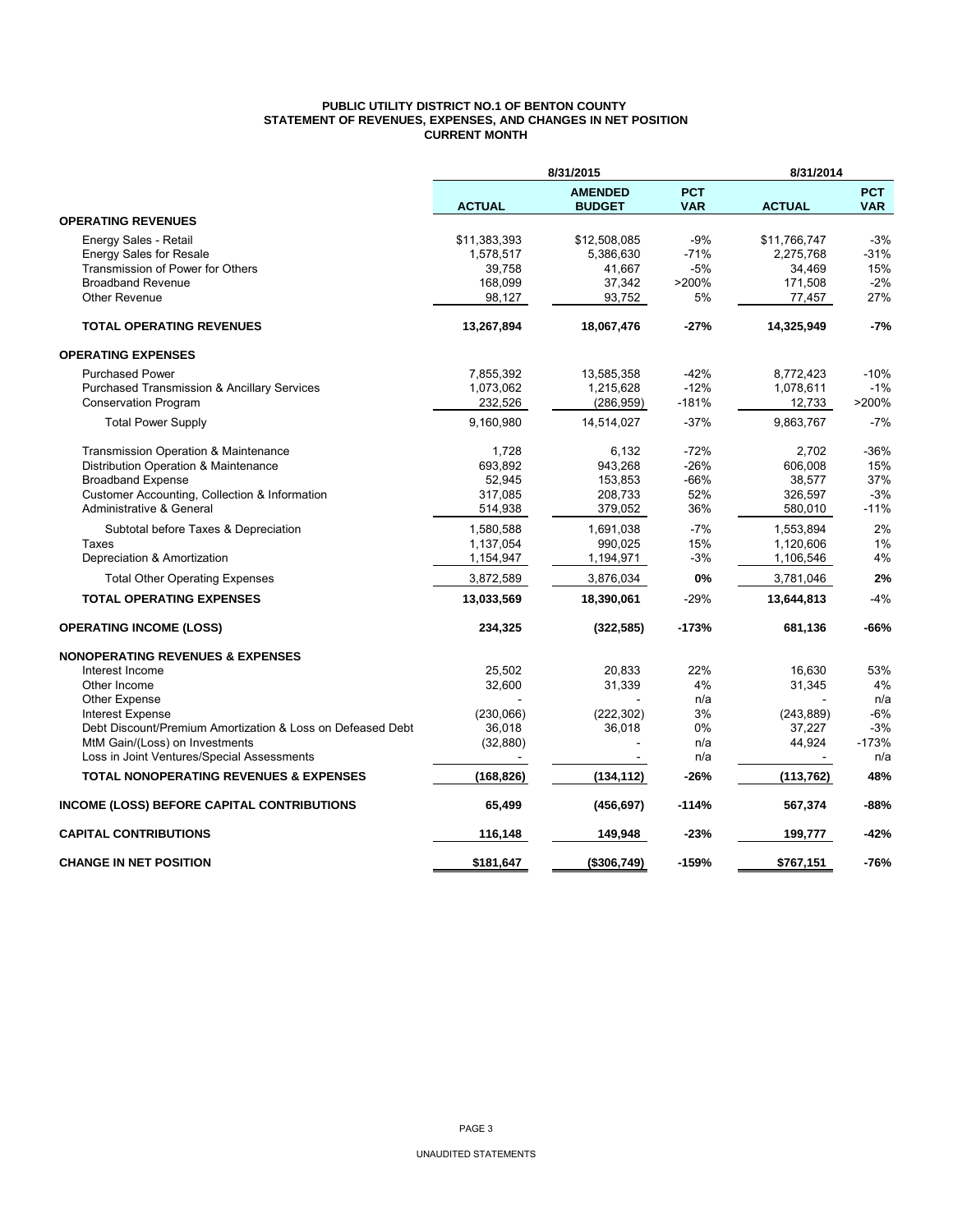### **PUBLIC UTILITY DISTRICT NO.1 OF BENTON COUNTY STATEMENT OF REVENUES, EXPENSES, AND CHANGE IN NET POSITION YEAR TO DATE**

|                                                            | 8/31/2015     |                                 |                          | 8/31/2014     |                          |  |
|------------------------------------------------------------|---------------|---------------------------------|--------------------------|---------------|--------------------------|--|
|                                                            | <b>ACTUAL</b> | <b>AMENDED</b><br><b>BUDGET</b> | <b>PCT</b><br><b>VAR</b> | <b>ACTUAL</b> | <b>PCT</b><br><b>VAR</b> |  |
| <b>OPERATING REVENUES</b>                                  |               |                                 |                          |               |                          |  |
| Energy Sales - Retail                                      | \$80,728,986  | \$81,169,116                    | $-1%$                    | \$82,024,733  | $-2%$                    |  |
| <b>Energy Sales for Resale</b>                             | 11,568,192    | 12,065,221                      | $-4%$                    | 14,696,534    | $-21%$                   |  |
| Transmission of Power for Others                           | 401,949       | 333,334                         | 21%                      | 384,339       | 5%                       |  |
| <b>Broadband Revenue</b>                                   | 1,317,744     | 1,369,036                       | -4%                      | 1,492,164     | $-12%$                   |  |
| <b>Other Revenue</b>                                       | 1,118,373     | 1,187,633                       | $-6%$                    | 1,073,840     | 4%                       |  |
| <b>TOTAL OPERATING REVENUES</b>                            | 95,135,243    | 96,124,339                      | -1%                      | 99,671,609    | $-5%$                    |  |
| <b>OPERATING EXPENSES</b>                                  |               |                                 |                          |               |                          |  |
| <b>Purchased Power</b>                                     | 55,790,346    | 55,274,654                      | 1%                       | 57,544,546    | $-3%$                    |  |
| Purchased Transmission & Ancillary Services                | 8,646,159     | 8,597,552                       | 1%                       | 8,769,202     | $-1%$                    |  |
| <b>Conservation Program</b>                                | 525,374       | 931,330                         | -44%                     | 180,110       | 192%                     |  |
| <b>Total Power Supply</b>                                  | 64,961,879    | 64,803,536                      | 0%                       | 66,493,859    | $-2%$                    |  |
| Transmission Operation & Maintenance                       | 45.430        | 30.009                          | 51%                      | 37,392        | 21%                      |  |
| Distribution Operation & Maintenance                       | 5,941,933     | 6,134,385                       | $-3%$                    | 5,501,413     | 8%                       |  |
| <b>Broadband Expense</b>                                   | 650,794       | 701,195                         | $-7%$                    | 772,867       | $-16%$                   |  |
| Customer Accounting, Collection & Information              | 2,386,056     | 2,621,413                       | $-9%$                    | 2,472,925     | $-4%$                    |  |
| Administrative & General                                   | 4,828,066     | 4,305,683                       | 12%                      | 4,588,106     | 5%                       |  |
| Subtotal before Taxes & Depreciation                       | 13,852,278    | 13,792,685                      | 0%                       | 13,372,703    | 4%                       |  |
| Taxes                                                      | 8,394,057     | 8,499,307                       | $-1%$                    | 8,557,524     | $-2%$                    |  |
| Depreciation & Amortization                                | 8,975,331     | 8,999,768                       | 0%                       | 8,831,465     | 2%                       |  |
| <b>Total Other Operating Expenses</b>                      | 31,221,666    | 31,291,760                      | 0%                       | 30,761,692    | 1%                       |  |
| <b>TOTAL OPERATING EXPENSES</b>                            | 96,183,545    | 96,095,296                      | 0%                       | 97,255,551    | $-1%$                    |  |
| <b>OPERATING INCOME (LOSS)</b>                             | (1,048,301)   | 29,043                          | n/a                      | 2,416,058     | $-143%$                  |  |
| <b>NONOPERATING REVENUES &amp; EXPENSES</b>                |               |                                 |                          |               |                          |  |
| Interest Income                                            | 201,709       | 166,664                         | 21%                      | 339,312       | $-41%$                   |  |
| Other Income                                               | 378,065       | 250,712                         | 51%                      | 255,940       | 48%                      |  |
| <b>Other Expense</b>                                       |               |                                 | n/a                      |               | n/a                      |  |
| <b>Interest Expense</b>                                    | (1, 857, 305) | (1,782,766)                     | 4%                       | (1,906,421)   | $-3%$                    |  |
| Debt Discount/Premium Amortization & Loss on Defeased Debt | 288,144       | 288,144                         | 0%                       | 297,819       | $-3%$                    |  |
| MtM Gain/(Loss) on Investments                             | 13,500        |                                 | n/a                      | (25, 726)     | $-152%$                  |  |
| Loss in Joint Ventures/Special Assessments                 |               |                                 | n/a                      |               | n/a                      |  |
| <b>TOTAL NONOPERATING REVENUES &amp; EXPENSES</b>          | (975, 888)    | (1,077,246)                     | $-9%$                    | (1,039,077)   | -6%                      |  |
| <b>INCOME (LOSS) BEFORE CAPITAL CONTRIBUTIONS</b>          | (2,024,189)   | (1,048,203)                     | 93%                      | 1,376,981     | n/a                      |  |
| <b>CAPITAL CONTRIBUTIONS</b>                               | 1,498,471     | 1,384,405                       | 8%                       | 2,836,338     | -47%                     |  |
| <b>CHANGE IN NET POSITION</b>                              | (525, 718)    | 336,202                         | n/a                      | 4,213,319     | $-112%$                  |  |
| TOTAL NET POSITION, BEGINNING OF YEAR                      | 130,711,075   | 126,880,031                     | 3%                       | 126,880,031   | 3%                       |  |
| TOTAL NET POSITION, END OF YEAR                            | 130.185.357   | 127,216,233                     | 2%                       | 131,093,350   | $-1%$                    |  |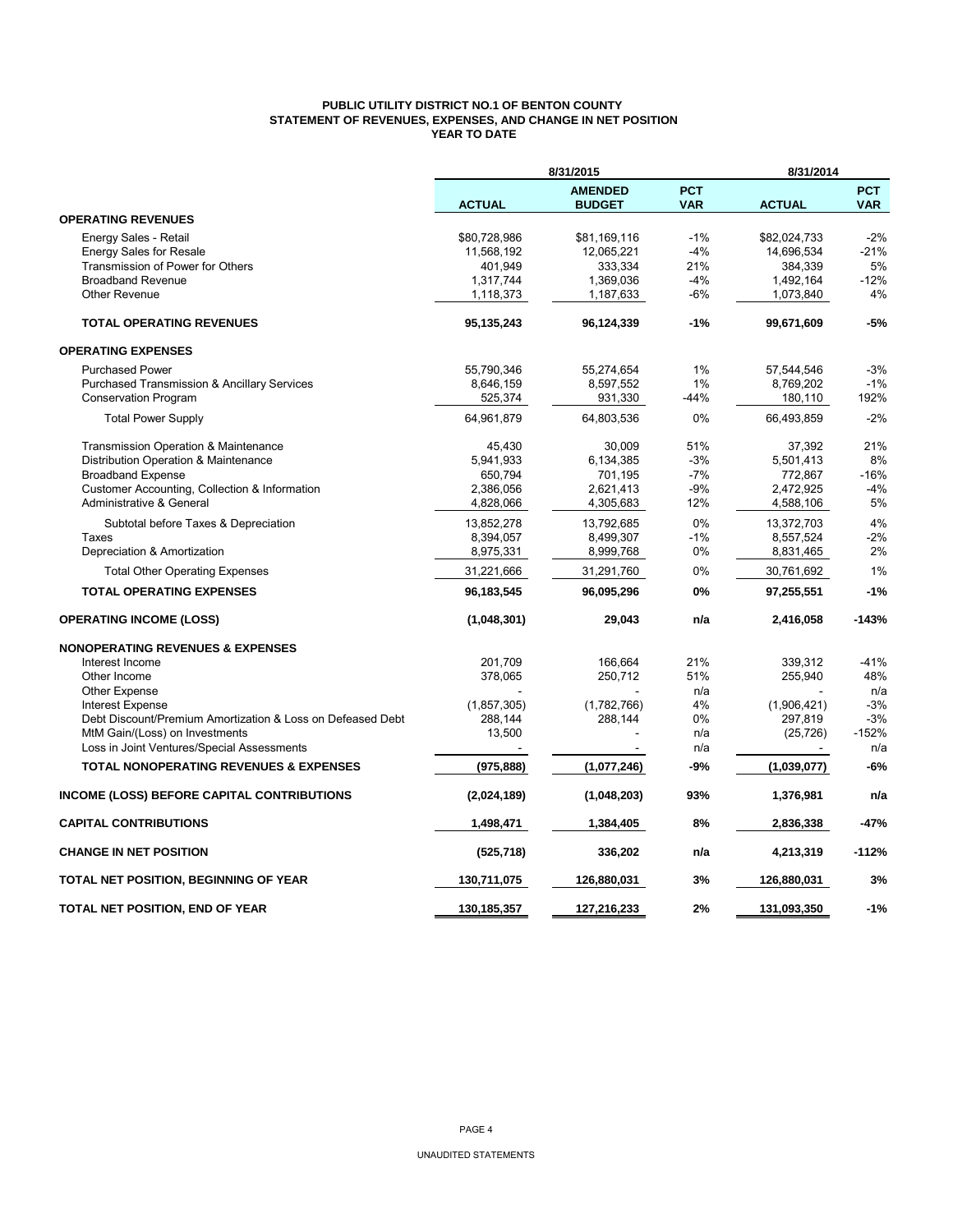#### **PUBLIC UTILITY DISTRICT NO. 1 OF BENTON COUNTY STATEMENT OF REVENUES, EXPENSES, AND CHANGE IN NET POSITION 2015 MONTHLY ACTIVITY**

|                                                        | January     | February      | March          | <b>April</b>  | May          | June                                   | July           | August     | September | October | November | December | <b>Total</b>  |
|--------------------------------------------------------|-------------|---------------|----------------|---------------|--------------|----------------------------------------|----------------|------------|-----------|---------|----------|----------|---------------|
| <b>OPERATING REVENUES</b>                              |             |               |                |               |              |                                        |                |            |           |         |          |          |               |
| Energy Sales - Retail                                  | \$9.887.550 | \$7,962,524   | \$9,112,835    | \$8,559,772   | \$8,564,873  | \$12,567,694 \$12,690,347 \$11,383,393 |                |            |           |         |          |          | \$80.728.988  |
| <b>Energy Sales for Resale</b>                         | 2,191,293   | 1,884,254     | 2,437,608      | 977,315       | 1,045,863    | 849,649                                | 603,693        | 1,578,517  |           |         |          |          | 11,568,192    |
| Transmission of Power for Others                       | 51.594      | 65.156        | 75,941         | 53.229        | 52,197       | 39,827                                 | 24.249         | 39.758     |           |         |          |          | 401.951       |
| <b>Broadband Revenue</b>                               | 180.041     | 182,595       | 163,217        | 161,331       | 135,833      | 161,865                                | 164,763        | 168,099    |           |         |          |          | 1,317,744     |
| <b>Other Electric Revenue</b>                          | 105,003     | 76,298        | 481,488        | 91,070        | 82,657       | 119,312                                | 64,419         | 98,127     |           |         |          |          | 1,118,374     |
| <b>TOTALOPERATING REVENUES</b>                         | 12,415,481  | 10,170,827    | 12,271,089     | 9,842,717     | 9,881,423    | 13,738,347                             | 13,547,471     | 13,267,894 |           |         |          |          | 95, 135, 249  |
| <b>OPERATING EXPENSES</b>                              |             |               |                |               |              |                                        |                |            |           |         |          |          |               |
| <b>Purchased Power</b>                                 | 6,329,033   | 6,051,328     | 6,181,274      | 6,712,042     | 6,018,834    | 8,378,406                              | 8,264,037      | 7,855,392  |           |         |          |          | 55,790,346    |
| <b>Purchased Transmission &amp; Ancillary Services</b> | 1,124,037   | 1,060,495     | 1,172,288      | 964,418       | 1,045,252    | 1,091,514                              | 1,115,092      | 1,073,062  |           |         |          |          | 8,646,158     |
| <b>Conservation Program</b>                            | 14,240      | 78,171        | (161, 157)     | 38,368        | 76,528       | 89,469                                 | 157,228        | 232,526    |           |         |          |          | 525,373       |
| <b>Total Power Supply</b>                              | 7,467,310   | 7,189,994     | 7,192,405      | 7,714,828     | 7,140,614    | 9,559,389                              | 9,536,357      | 9,160,980  |           |         |          |          | 64,961,877    |
| Transmission Operation & Maintenance                   | 22,637      | 11,822        | 19,018         | 10,233        | 6,102        | (17, 977)                              | (8, 135)       | 1,728      |           |         |          |          | 45,428        |
| Distribution Operation & Maintenance                   | 754,134     | 753,722       | 915,255        | 607,487       | 695,647      | 767,990                                | 753,806        | 693,892    |           |         |          |          | 5,941,933     |
| <b>Broadband Expense</b>                               | 11,921      | 132,589       | 103,403        | 87,365        | 90,148       | 43,656                                 | 128,766        | 52,945     |           |         |          |          | 650,793       |
| Customer Accounting, Collection & Information          | 217,908     | 235,602       | 345,313        | 322,502       | 306,644      | 335,435                                | 305,566        | 317,085    |           |         |          |          | 2,386,055     |
| Administrative & General                               | 610,838     | 636,133       | 629,546        | 576,104       | 535,197      | 657,944                                | 667,365        | 514,938    |           |         |          |          | 4,828,065     |
| Subtotal before Taxes & Depreciation                   | 1,617,438   | 1,769,868     | 2,012,535      | 1,603,691     | 1,633,738    | 1,787,048                              | 1,847,368      | 1,580,588  |           |         |          |          | 13,852,274    |
| Taxes                                                  | 1,133,649   | 1,032,548     | 1,000,179      | 875,833       | 886,158      | 1,090,926                              | 1,237,709      | 1,137,054  |           |         |          |          | 8,394,056     |
| Depreciation & Amortization                            | 1,175,667   | 1,166,558     | 1,168,660      | 1,166,352     | 1,166,727    | 1,169,117                              | 807,302        | 1,154,947  |           |         |          |          | 8,975,330     |
|                                                        |             |               |                |               |              |                                        |                |            |           |         |          |          |               |
| <b>Total Other Operating Expenses</b>                  | 3,926,754   | 3,968,974     | 4,181,374      | 3,645,876     | 3,686,623    | 4,047,091                              | 3,892,379      | 3,872,589  |           |         |          |          | 31,221,660    |
| <b>TOTAL OPERATING EXPENSES</b>                        | 11,394,064  | 11,158,968    | 11,373,779     | 11,360,704    | 10,827,237   | 13,606,480                             | 13,428,736     | 13,033,569 |           |         |          |          | 96, 183, 537  |
| <b>OPERATING INCOME (LOSS)</b>                         | 1,021,417   | (988, 141)    | 897,310        | (1,517,987)   | (945, 814)   | 131,867                                | 118,735        | 234,325    |           |         |          |          | (1,048,288)   |
| <b>NONOPERATING REVENUES &amp; EXPENSES</b>            |             |               |                |               |              |                                        |                |            |           |         |          |          |               |
| Interest Income                                        | 25,044      | 20,481        | 23,459         | 35,620        | 27,140       | 18,803                                 | 25,660         | 25,502     |           |         |          |          | 201,709       |
| Other Income                                           | 2,319       | 135,498       | 38,001         | (3,607)       | 111,445      | 32,753                                 | 29,057         | 32,600     |           |         |          |          | 378,066       |
| Other Expense                                          |             |               | $\sim$         | $\sim$        |              | $\sim$                                 | $\sim$         |            |           |         |          |          |               |
| <b>Interest Expense</b>                                | (234, 835)  | (238, 803)    | (229, 003)     | (229, 512)    | (238, 496)   | (227, 109)                             | (229, 482)     | (230,066)  |           |         |          |          | (1, 857, 306) |
| Debt Discount & Expense Amortization                   | 36,018      | 36,018        | 36,018         | 36,018        | 36,018       | 36,018                                 | 36,018         | 36,018     |           |         |          |          | 288,144       |
| MtM Gain/(Loss) on Investments                         | 108,178     | (64, 748)     | 37,570         | (28, 220)     | (6, 120)     | (45, 320)                              | 45,040         | (32, 880)  |           |         |          |          | 13,500        |
| Loss in Joint Ventures/Special Assessments             |             |               | $\blacksquare$ |               |              |                                        | $\blacksquare$ |            |           |         |          |          | $\sim$        |
| <b>TOTAL NONOPERATING REV/EXP</b>                      | (63, 276)   | (111, 554)    | (93, 955)      | (189, 701)    | (70, 013)    | (184, 855)                             | (93, 707)      | (168, 826) |           |         |          |          | (975, 887)    |
| INCOME (LOSS) BEFORE CAPITAL CONTRIBUTIONS             | 958,141     | (1,099,695)   | 803,355        | (1,707,688)   | (1,015,827)  | (52,988)                               | 25,028         | 65,499     |           |         |          |          | (2,024,175)   |
| <b>CAPITAL CONTRIBUTIONS</b>                           | 55.326      | 64,301        | 142,009        | 246,545       | 469,982      | 270,484                                | 133,675        | 116,148    |           |         |          |          | 1,498,470     |
| <b>CHANGE IN NET POSITION</b>                          | \$1,013,467 | (\$1,035,394) | \$945,364      | (\$1,461,143) | (\$545, 845) | \$217,496                              | \$158,703      | \$181,647  | \$0       | \$0     | \$0      | \$0      | (\$525,705)   |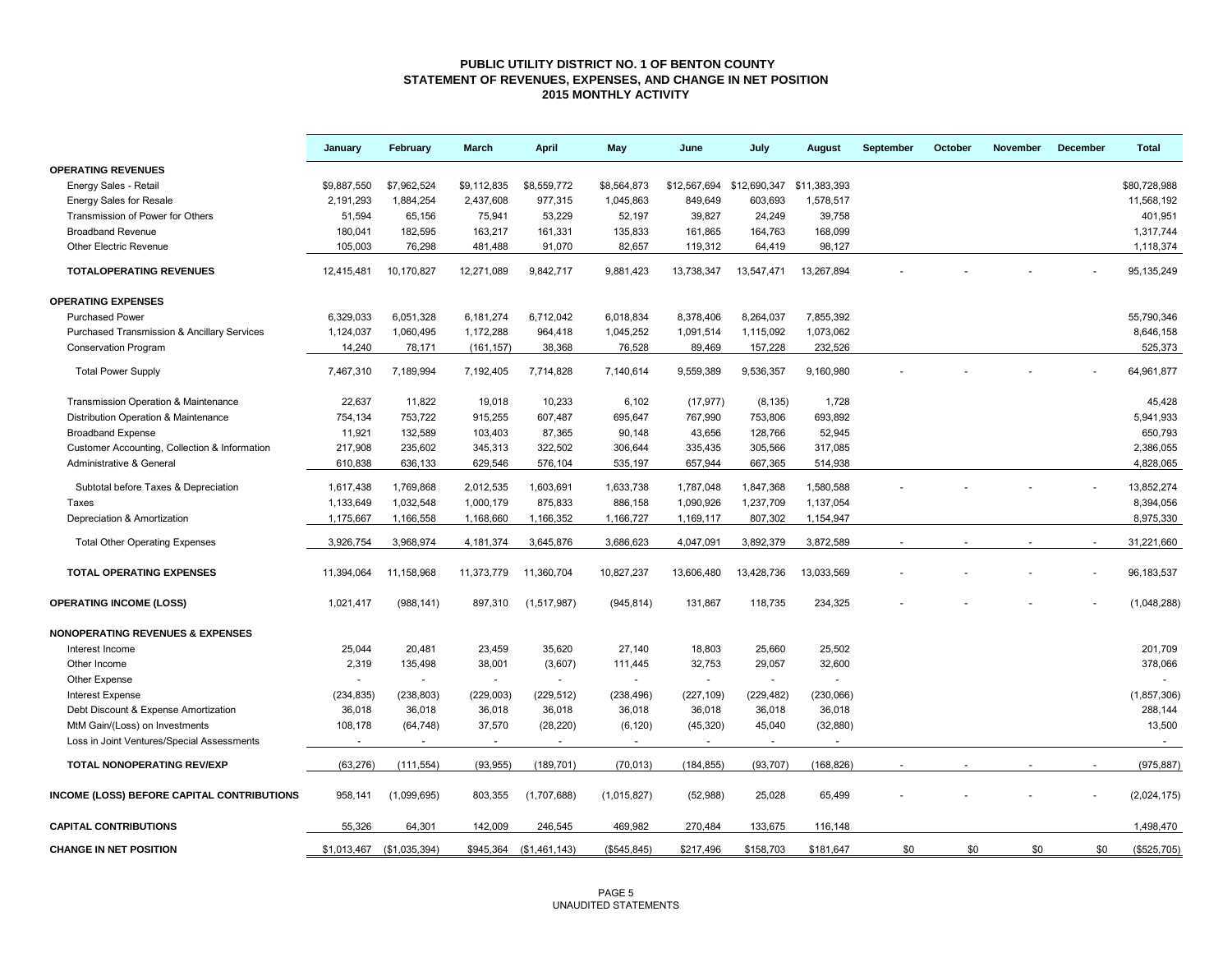#### **PUBLIC UTILITY DISTRICT NO. 1 OF BENTON COUNTY COMPARATIVE STATEMENT OF NET POSITION ASSETS AND DEFERRED OUTFLOWS OF RESOURCES**

|                                                           |               |                 | Increase/(Decrease) |         |  |
|-----------------------------------------------------------|---------------|-----------------|---------------------|---------|--|
|                                                           | 8/31/2015     | 8/31/2014       | <b>Amount</b>       | Percent |  |
| <b>ASSETS</b>                                             |               |                 |                     |         |  |
| <b>CURRENT ASSETS</b>                                     |               |                 |                     |         |  |
| Cash & Cash Equivalents                                   |               |                 |                     |         |  |
| Unrestricted Cash & Cash Equivalents                      | \$40,395,229  | \$28,639,275    | \$11,755,953        |         |  |
| <b>Restricted Construction Account</b>                    |               |                 |                     |         |  |
| Investments                                               | (66, 737)     | 9,981,770       | (10,048,507)        |         |  |
| Designated Rate Stabilization Fund                        | 7,500,000     | 7,500,000       |                     |         |  |
| Designated Debt Service Reserve Fund                      | 4,000,000     | 4,000,000       |                     |         |  |
| Designated BTOP Reserve Fund                              |               | 348,813         | (348, 813)          |         |  |
| Accounts Receivable, net                                  | 9,164,121     | 10,592,249      | (1,428,128)         |         |  |
| <b>BPA Prepay Receivable</b>                              | 600,000       | 600,000         |                     |         |  |
| <b>Accrued Interest Receivable</b>                        | 123,821       | 86,977          | 36,845              |         |  |
| Wholesale Power Receivable                                | 450,013       | 627,846         | (177, 832)          |         |  |
| <b>Accrued Unbilled Revenue</b>                           | 3,360,000     | 3,700,000       | (340,000)           |         |  |
| <b>Inventory Materials &amp; Supplies</b>                 | 5,214,845     | 5,086,881       | 127,965             |         |  |
| Prepaid Expenses & Option Premiums                        | 500,640       | 516,425         | (15,786)            |         |  |
| <b>Total Current Assets</b>                               | 71,241,932    | 71,680,236      | (438, 303)          | $-1%$   |  |
| <b>NONCURRENT ASSETS</b>                                  |               |                 |                     |         |  |
|                                                           |               |                 |                     |         |  |
| <b>Restricted Bond Reserve Fund</b>                       | 140,017       | 140,017         |                     |         |  |
| <b>Other Receivables</b>                                  | 94.549        | 92,019          | 2,530               |         |  |
| <b>Unamortized Debt Expense</b>                           |               |                 |                     |         |  |
| <b>Preliminary Surveys</b>                                | 436,718       |                 | 436,718             |         |  |
| <b>BPA Prepay Receivable</b>                              | 7,250,000     | 7,850,000       | (600,000)           |         |  |
| Deferred Purchased Power Costs                            | 8,430,876     | 7,795,950       | 634,926             |         |  |
| <b>Deferred Conservation Costs</b>                        |               |                 |                     |         |  |
| <b>Other Deferred Charges</b>                             | 0             | 0               | (0)                 |         |  |
|                                                           | 16,352,161    | 15,877,986      | 1,074,174           | 3%      |  |
| <b>Utility Plant</b>                                      |               |                 |                     |         |  |
| Land and Intangible Plant                                 | 3,405,167     | 3,371,482       | 33,685              |         |  |
| <b>Electric Plant in Service</b>                          | 291,210,671   | 281,582,586     | 9,628,085           |         |  |
| <b>Construction Work in Progress</b>                      | 2,452,007     | 4,122,160       | (1,670,153)         |         |  |
| <b>Accumulated Depreciation</b>                           | (176,891,935) | (165, 662, 289) | (11, 229, 646)      |         |  |
| <b>Net Utility Plant</b>                                  | 120,175,911   | 123,413,940     | (3,238,029)         | -3%     |  |
| <b>Total Noncurrent Assets</b>                            | 136,528,072   | 139,291,926     | (2,763,854)         | $-2%$   |  |
|                                                           |               |                 |                     |         |  |
| <b>Total Assets</b>                                       | 207,770,004   | 210,972,162     | (3,202,158)         | $-2%$   |  |
| <b>DEFERRED OUTFLOWS OF RESOURCES</b>                     |               |                 |                     |         |  |
| Unamortized Loss on Defeased Debt                         | 108,147       | 153,502         | (45, 356)           |         |  |
| Accumulated Decrease in Fair Value of Hedging Derivatives | 1,808,466     | 182,708         | 1,625,758           |         |  |
| <b>Total Deferred Outflows of Resources</b>               | 1,916,613     | 336,210         | 1,580,403           |         |  |
|                                                           |               |                 |                     |         |  |
| TOTAL ASSETS & DEFERRED OUTFLOWS OF RESOURCES             | \$209,686,617 | \$211,308,372   | (\$1,621,755)       | $-1%$   |  |
|                                                           |               |                 |                     |         |  |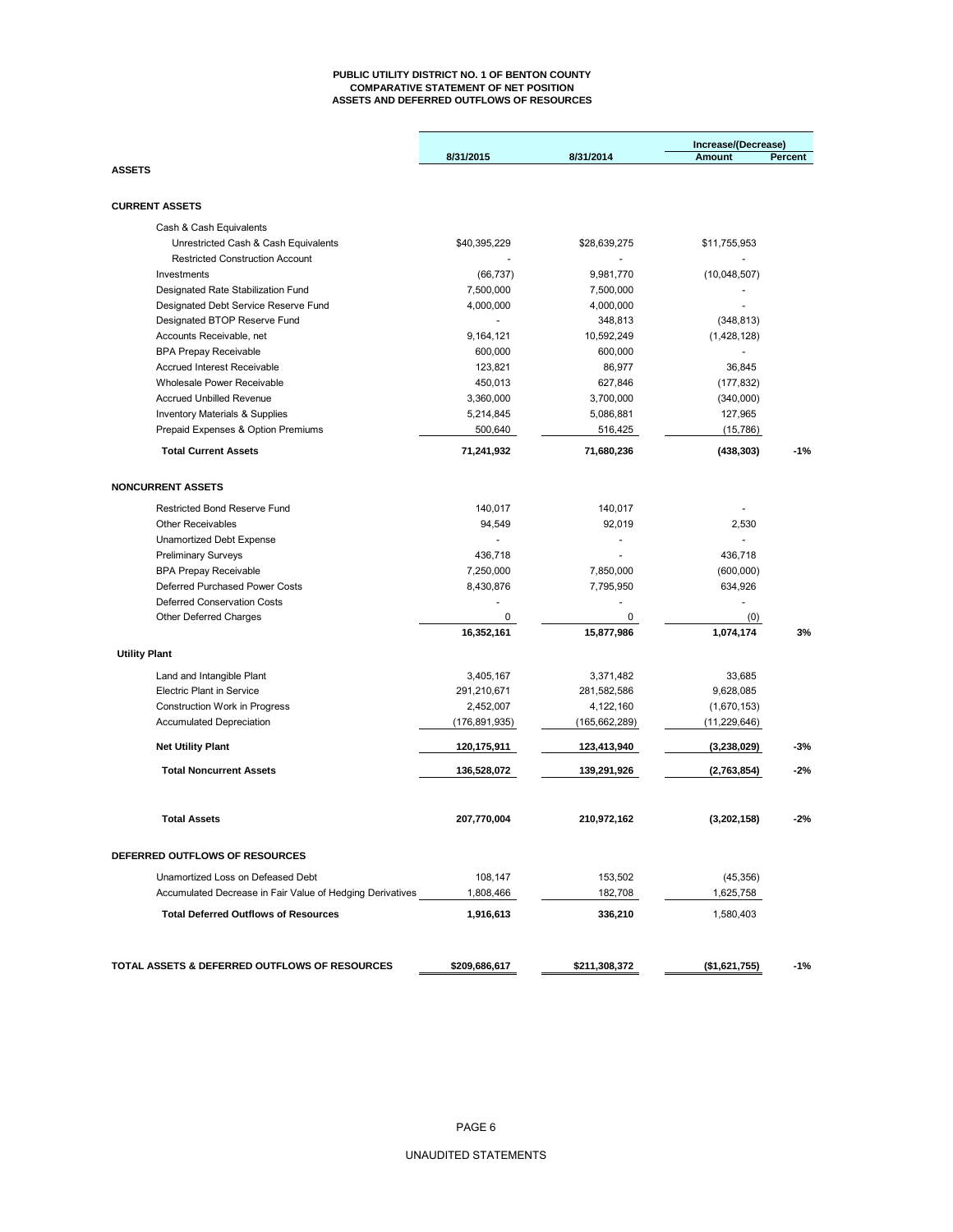#### **PUBLIC UTILITY DISTRICT NO. 1 OF BENTON COUNTY COMPARATIVE STATEMENT OF NET POSITION LIABILITIES AND DEFERRED INFLOWS OF RESOURCES**

|                                                                        |                       |                       | Increase/(Decrease) |         |  |
|------------------------------------------------------------------------|-----------------------|-----------------------|---------------------|---------|--|
| <b>LIABILITIES</b>                                                     | 8/31/2015             | 8/31/2014             | Amount              | Percent |  |
|                                                                        |                       |                       |                     |         |  |
| <b>CURRENT LIABILITIES</b>                                             |                       |                       |                     |         |  |
|                                                                        |                       |                       |                     |         |  |
| <b>Warrants Outstanding</b>                                            | \$173.023             | \$194,939             | (\$21,916)          |         |  |
| <b>Accounts Payable</b>                                                | 8,851,095             | 8,568,509             | 282,586             |         |  |
| <b>Customer Deposits</b>                                               | 1,420,757             | 1,391,851             | 28,906              |         |  |
| <b>Accrued Taxes Payable</b>                                           | 2,441,349             | 2,582,234             | (140, 885)          |         |  |
| Other Current & Accrued Liabilities                                    | 1,338,538             | 1,157,515             | 181,023             |         |  |
| <b>Accrued Interest Payable</b>                                        | 822,109               | 851,905               | (29, 796)           |         |  |
| Revenue Bonds, Current Portion                                         | 3,150,000             | 3,035,000             | 115,000             |         |  |
| <b>Total Current Liabilities</b>                                       | 18,196,872            | 17,781,952            | 414,920             | 2%      |  |
| <b>NONCURRENT LIABILITIES</b>                                          |                       |                       |                     |         |  |
| 1997 Bond Issue                                                        |                       |                       |                     |         |  |
| 2001 Bond Issue                                                        |                       |                       |                     |         |  |
| 2002 Bond Issue                                                        |                       |                       |                     |         |  |
| 2005 Bond Issue                                                        | 715,000               | 1,900,000             | (1, 185, 000)       |         |  |
| 2010 Bond Issue                                                        | 17,345,000            | 17,345,000            |                     |         |  |
| 2011 Bond Issue                                                        | 32,390,000            | 34,355,000            | (1,965,000)         |         |  |
| Unamortized Premium & Discount                                         | 3,256,471             | 3,737,670             | (481, 199)          |         |  |
| Deferred Revenue                                                       | 540,812               | 702,562               | (161, 750)          |         |  |
| <b>BPA Prepay Incentive Credit</b>                                     | 2,109,797             | 2,271,053             | (161, 256)          |         |  |
| <b>Other Liabilities</b>                                               | 3,602,299             | 1,990,102             | 1,612,198           |         |  |
|                                                                        |                       |                       |                     |         |  |
| <b>Total Noncurrent Liabilities</b>                                    | 59,959,379            | 62,301,386            | (2,342,007)         | -4%     |  |
| <b>Total Liabilities</b>                                               | 78,156,251            | 80,083,339            | (1,927,088)         | $-2%$   |  |
| DEFERRED INFLOWS OF RESOURCES                                          |                       |                       |                     |         |  |
| Accumulated Increase in Fair Value of Hedging Derivatives              | 1,345,009             | 131,683               | 1,213,326           |         |  |
| <b>Total Deferred Inflows of Resources</b>                             | 1,345,009             | 131,683               | 1,213,326           | n/a     |  |
| <b>NET POSITION</b>                                                    |                       |                       |                     |         |  |
|                                                                        |                       |                       |                     |         |  |
| Net Investment in Capital Assets<br><b>Restricted for Debt Service</b> | 63,427,587            | 63,194,772            | 232,815             |         |  |
| Unrestricted                                                           | 140,017<br>66,617,754 | 140,017<br>67,758,561 | (1, 140, 807)       |         |  |
| <b>Total Net Position</b>                                              | 130,185,358           | 131,093,350           | (907, 993)          | $-1%$   |  |
|                                                                        |                       |                       |                     |         |  |
| TOTAL NET POSITION, LIABILITIES AND                                    |                       |                       |                     |         |  |
| DEFERRED INFLOWS OF RESOURCES                                          | \$209,686,617         | \$211,308,372         | (\$1,621,755)       | $-1%$   |  |
|                                                                        |                       |                       |                     |         |  |
| <b>CURRENT RATIO:</b><br>(Current Assets / Current Liabilities)        | 3.92:1                | 4.03:1                |                     |         |  |
|                                                                        |                       |                       |                     |         |  |
| <b>WORKING CAPITAL:</b>                                                | \$53,045,061          | \$53,898,284          | (\$853,223)         | -2%     |  |
| (Current Assets less Current Liabilities)                              |                       |                       |                     |         |  |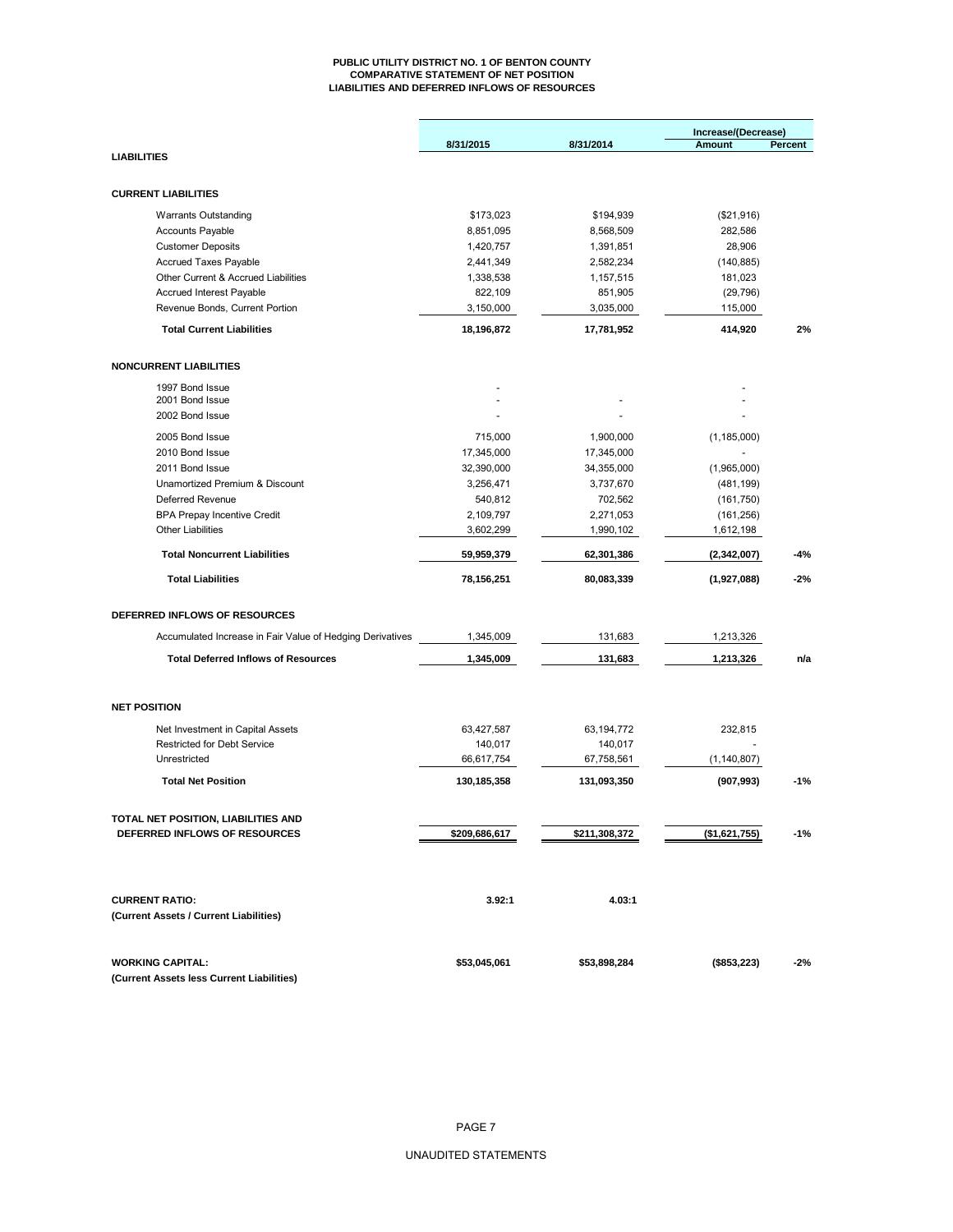#### **PUBLIC UTILITY DISTRICT NO. 1 OF BENTON COUNTY ENERGY STATISTICAL DATA CURRENT MONTH**

|                                                                               | 8/31/2015                 |                           |                | 8/31/2014                 |              |
|-------------------------------------------------------------------------------|---------------------------|---------------------------|----------------|---------------------------|--------------|
|                                                                               |                           |                           | <b>PCT</b>     |                           | <b>PCT</b>   |
| <b>ENERGY SALES RETAIL - REVENUE</b>                                          | <b>ACTUAL</b>             | <b>BUDGET</b>             | <b>VAR</b>     | <b>ACTUAL</b>             | <b>VAR</b>   |
| Residential                                                                   | \$4,451,809               | \$2,581,197               | 72%            | \$4,683,726               | $-5%$        |
| <b>Small General Service</b>                                                  | 794,096                   | 724,428                   | 10%            | 825,405                   | $-4%$        |
| <b>Medium General Service</b>                                                 | 1,007,841                 | 1,130,570                 | $-11%$         | 1,031,576                 | $-2%$        |
| Large General Service                                                         | 1,140,220                 | 1,026,552                 | 11%            | 1,169,334                 | $-2%$        |
| Large Industrial                                                              | 254,368                   | 98,924                    | 157%           | 265,407                   | $-4%$        |
| Small Irrigation                                                              | 142,089                   | 206,001                   | $-31%$         | 141,254                   | 1%           |
| Large Irrigation                                                              | 2,877,190                 | 6,204,251                 | $-54%$         | 2,887,825                 | 0%           |
| <b>Street Lights</b>                                                          | 17,101                    | 17,173                    | 0%             | 17,125                    | 0%           |
| <b>Security Lights</b><br><b>Unmetered Accounts</b>                           | 20,213<br>14,086          | 9,852<br>10,194           | 105%<br>38%    | 20,304<br>14,039          | 0%<br>0%     |
| <b>Billed Revenues Before Taxes</b>                                           | \$10,719,014              | \$12,009,142              | $-11%$         | \$11,055,995              | $-3%$        |
| <b>City Occupation Taxes</b>                                                  | 475,379                   | 307,719                   | 54%            | 494,752                   | $-4%$        |
| Bad Debt Expense (reduced from 0.2% to 0.18% of retail sales in January 2015) | (21,000)                  | (18, 776)                 | 12%            | (24,000)                  | $-13%$       |
| <b>Unbilled Revenue</b>                                                       | 210,000                   | 210,000                   | 0%             | 240.000                   | $-13%$       |
| <b>TOTAL SALES - REVENUE</b>                                                  | \$11,383,393              | \$12,508,085              | -9%            | \$11,766,747              | -3%          |
|                                                                               |                           |                           |                |                           |              |
| <b>ENERGY SALES RETAIL - kWh</b>                                              |                           |                           |                |                           |              |
| Residential                                                                   | 58,699,674                | 32,526,723                | 80%            | 62,101,272                | -5%          |
| <b>Small General Service</b>                                                  | 11,955,370                | 10,926,582                | 9%             | 12,390,218                | $-4%$        |
| <b>Medium General Service</b>                                                 | 16,576,440                | 18,636,698                | $-11%$         | 17,145,841                | $-3%$        |
| Large General Service                                                         | 20,741,663                | 22,590,809                | $-8%$          | 21,264,420                | $-2%$        |
| Large Industrial                                                              | 6,171,695                 | 3,057,748                 | 102%           | 6,258,875                 | $-1%$        |
| Small Irrigation                                                              | 3,002,663                 | 4,536,590                 | $-34%$         | 2,988,591                 | 0%           |
| Large Irrigation                                                              | 67,471,445                | 148,867,934               | $-55%$         | 67,085,339                | 1%           |
| <b>Street Lights</b>                                                          | 224,880                   | 126,792                   | 77%<br>$-32%$  | 225,640                   | 0%<br>$-1%$  |
| <b>Security Lights</b><br><b>Unmetered Accounts</b>                           | 113,445<br>254,930        | 167,800<br>244,803        | 4%             | 114,623<br>249,106        | 2%           |
| <b>TOTAL kWh BILLED</b>                                                       | 185,212,205               | 241,682,479               | $-23%$         | 189,823,925               | -2%          |
|                                                                               |                           |                           |                |                           |              |
| <b>NET POWER COST</b>                                                         |                           |                           |                |                           |              |
| <b>BPA Power Costs</b>                                                        |                           |                           |                |                           |              |
| Slice                                                                         | \$2,421,510               | \$2,233,038               | 8%             | \$2,563,915               | -6%          |
| <b>Block</b>                                                                  | 2,374,629                 | 2,129,934                 | 11%            | 2,275,151                 | 4%           |
| Subtotal                                                                      | 4,796,139                 | 4,362,972                 | 10%            | 4,839,066                 | $-1%$        |
| <b>Other Power Purchases</b>                                                  | 1,285,196                 | 6,072,681                 | $-79%$         | 2,209,132                 | $-42%$       |
| Frederickson                                                                  | 1,774,057                 | 3,149,705                 | $-44%$         | 1,724,225                 | 3%           |
| Transmission                                                                  | 745,190                   | 709,565                   | 5%             | 745,029                   | 0%           |
| Ancillary                                                                     | 327,872                   | 506,063                   | $-35%$         | 333,582                   | $-2%$<br>n/a |
| Generation<br>Conservation Program                                            | 232,526                   | (286, 959)                | n/a<br>$-181%$ | 12,733                    | 1726%        |
| <b>Gross Power Costs</b>                                                      | 9,160,980                 | 14,514,027                | $-37%$         | 9,863,767                 | $-7%$        |
| Less Sales for Resale-Energy                                                  | (1,577,897)               | (5,386,630)               | $-71%$         | (2, 196, 005)             | $-28%$       |
| Less Sales for Resale-Gas                                                     | (620)                     |                           | n/a            | (79, 763)                 | $-99%$       |
| Less Transmission of Power for Others                                         | (39, 758)                 | (41, 667)                 | $-5%$          | (34, 469)                 | 15%          |
| <b>NET POWER COSTS</b>                                                        | $\overline{$7,542,705}$   | \$9,085,730               | $-17%$         | \$7,553,530               | 0%           |
|                                                                               |                           |                           |                |                           |              |
| <b>NET POWER - kWh</b>                                                        |                           |                           |                |                           |              |
| <b>BPA Power Costs</b>                                                        |                           |                           |                |                           |              |
| Slice                                                                         | 74,487,000                | 71,591,000                | 4%             | 75,888,000                | $-2%$        |
| <b>Block</b>                                                                  | 100,325,000               | 100,325,000               | 0%             | 97,109,000                | 3%           |
| Subtotal<br><b>Other Power Purchases</b>                                      | 174,812,000<br>28,288,000 | 171,916,000<br>22,323,000 | $2\%$<br>27%   | 172,997,000<br>41,618,889 | 1%<br>$-32%$ |
| Frederickson                                                                  | 35,991,000                | 37,200,000                | -3%            | 32,424,000                | 11%          |
| Generation                                                                    |                           |                           | n/a            |                           | n/a          |
| Gross Power kWh                                                               | 239,091,000               | 231,439,000               | 3%             | 247,039,889               | $-3%$        |
| Less Sales for Resale                                                         | (50, 498, 000)            | (29,760,000)              | 70%            | (55, 927, 000)            | -10%         |
| Less Transmission Losses/Imbalance                                            | (3,077,000)               |                           | n/a            | (3,334,000)               | -8%          |
| <b>NET POWER - kWh</b>                                                        | 185,516,000               | 201,679,000               | -8%            | 187,778,889               | -1%          |
|                                                                               |                           |                           |                |                           |              |
| <b>COST PER MWh: (dollars)</b>                                                |                           |                           |                |                           |              |
| Gross Power Cost (average)                                                    | \$38.32                   | \$62.71                   | $-39%$         | \$39.93                   | -4%          |
| Net Power Cost                                                                | \$40.66                   | \$45.05                   | $-10%$         | \$40.23                   | 1%           |
| <b>BPA Power Cost</b>                                                         | \$27.44                   | \$25.38                   | 8%             | \$27.97                   | $-2%$        |
| Sales for Resale                                                              | \$31.25                   | \$99.71                   | -69%           | \$39.27                   | -20%         |
| <b>ACTIVE SERVICE AGREEMENTS:</b>                                             |                           |                           |                |                           |              |
| Residential                                                                   | 42,479                    |                           |                | 41,799                    | 2%           |
| <b>Small General Service</b>                                                  | 4,843                     |                           |                | 4,745                     | 2%           |
| <b>Medium General Service</b>                                                 | 758                       |                           |                | 754                       | 1%           |
| Large General Service                                                         | 152                       |                           |                | 149                       | 2%           |
| Large Industrial                                                              | 3                         |                           |                | 3                         | 0%           |
| Small Irrigation                                                              | 561                       |                           |                | 562                       | 0%           |
| Large Irrigation                                                              | 233                       |                           |                | 229                       | 2%           |
| <b>Street Lights</b>                                                          | 9                         |                           |                | 9                         | 0%           |
| <b>Security Lights</b>                                                        | 1,478                     |                           |                | 1,489                     | $-1%$        |
| <b>Unmetered Accounts</b>                                                     | 362                       |                           |                | 359                       | 1%           |
| <b>TOTAL</b>                                                                  | 50,878                    |                           |                | 50,098                    | 2%           |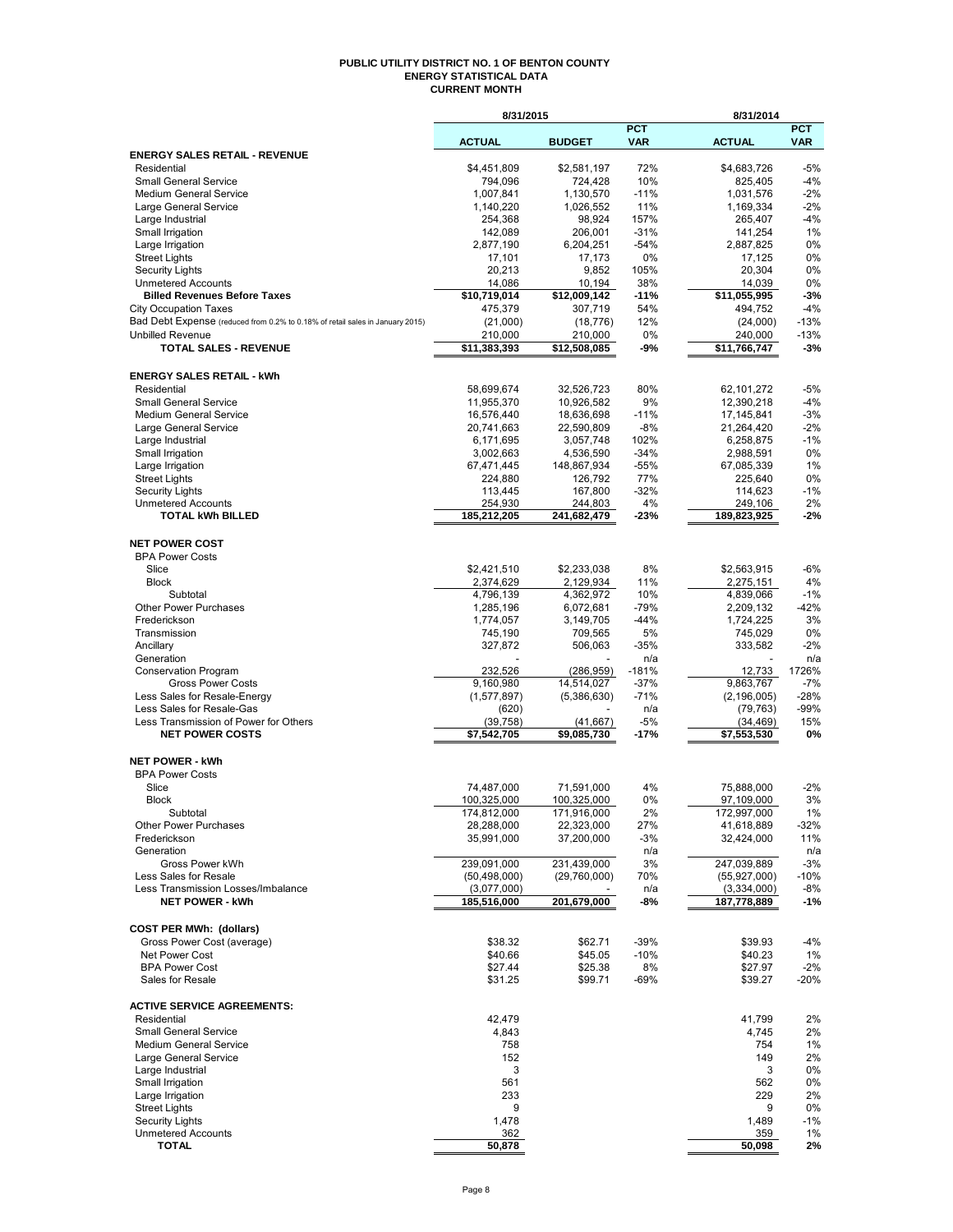#### **PUBLIC UTILITY DISTRICT NO. 1 OF BENTON COUNTY ENERGY STATISTICAL DATA YEAR TO DATE**

|                                                                                                               | 8/31/2015                       |                                |                          | 8/31/2014                         |                          |
|---------------------------------------------------------------------------------------------------------------|---------------------------------|--------------------------------|--------------------------|-----------------------------------|--------------------------|
|                                                                                                               | <b>ACTUAL</b>                   | <b>BUDGET</b>                  | <b>PCT</b><br><b>VAR</b> | <b>ACTUAL</b>                     | <b>PCT</b><br><b>VAR</b> |
| <b>ENERGY SALES RETAIL - REVENUE</b>                                                                          |                                 |                                |                          |                                   |                          |
| Residential                                                                                                   | \$34.718.508                    | \$34,811,992                   | 0%                       | \$36,380,765                      | $-5%$                    |
| <b>Small General Service</b>                                                                                  | 5,571,688                       | 5,603,302                      | $-1%$                    | 5,685,524                         | $-2%$                    |
| <b>Medium General Service</b>                                                                                 | 7,774,701                       | 7,740,204                      | 0%                       | 7,692,050                         | 1%                       |
| Large General Service                                                                                         | 8,544,624                       | 8,522,586                      | 0%                       | 8,479,057                         | 1%                       |
| Large Industrial<br>Small Irrigation                                                                          | 1,970,346<br>729,269            | 1,980,260<br>749,457           | $-1%$<br>-3%             | 2,132,423<br>754,751              | $-8%$<br>$-3%$           |
| Large Irrigation                                                                                              | 18,056,930                      | 18,423,890                     | $-2\%$                   | 18,005,824                        | 0%                       |
| <b>Street Lights</b>                                                                                          | 137,232                         | 137,089                        | 0%                       | 140,052                           | $-2%$                    |
| <b>Security Lights</b>                                                                                        | 162,278                         | 164,148                        | $-1%$                    | 158,473                           | 2%                       |
| <b>Unmetered Accounts</b>                                                                                     | 112,673                         | 113,179                        | 0%                       | 112,057                           | 1%                       |
| <b>Billed Revenues Before Taxes</b>                                                                           | \$77,778,249                    | \$78,246,107                   | -1%                      | \$79,540,976                      | $-2%$                    |
| <b>City Occupation Taxes</b><br>Bad Debt Expense (reduced from 0.2% to 0.18% of retail sales in January 2015) | 3,542,738                       | 3,512,166                      | 1%                       | 3,654,757                         | $-3%$                    |
| <b>Unbilled Revenue</b>                                                                                       | (152,000)<br>(440,000)          | (149, 157)<br>(440,000)        | 2%<br>0%                 | (171,000)<br>(1,000,000)          | $-11%$<br>$-56%$         |
| <b>TOTAL SALES - REVENUE</b>                                                                                  | \$80,728,986                    | \$81,169,116                   | -1%                      | \$82,024,733                      | $-2%$                    |
|                                                                                                               |                                 |                                |                          |                                   |                          |
| <b>ENERGY SALES RETAIL - kWh</b>                                                                              |                                 |                                |                          |                                   |                          |
| Residential                                                                                                   | 457,046,586                     | 459,006,142                    | 0%                       | 481,332,752                       | $-5%$                    |
| <b>Small General Service</b>                                                                                  | 82,387,093                      | 82,811,475                     | $-1%$                    | 84,181,693                        | $-2%$                    |
| <b>Medium General Service</b>                                                                                 | 121,097,628                     | 121,593,757                    | $0\%$                    | 120,073,940                       | 1%                       |
| Large General Service                                                                                         | 147,804,909                     | 148,203,474                    | 0%                       | 145,756,400                       | 1%                       |
| Large Industrial<br>Small Irrigation                                                                          | 44,577,900<br>13, 173, 732      | 44,719,650<br>13, 165, 527     | 0%<br>0%                 | 48,560,295<br>13,815,367          | $-8%$<br>$-5%$           |
| Large Irrigation                                                                                              | 385,848,370                     | 396,953,629                    | -3%                      | 386,105,080                       | 0%                       |
| <b>Street Lights</b>                                                                                          | 1,803,648                       | 1,800,317                      | 0%                       | 1,818,593                         | $-1%$                    |
| <b>Security Lights</b>                                                                                        | 910,580                         | 907,527                        | 0%                       | 838,834                           | 9%                       |
| <b>Unmetered Accounts</b>                                                                                     | 1,997,924                       | 1,990,318                      | 0%                       | 1,984,078                         | 1%                       |
| <b>TOTAL kWh BILLED</b>                                                                                       | 1,256,648,370                   | 1,271,151,816                  | -1%                      | 1,284,467,032                     | -2%                      |
|                                                                                                               |                                 |                                |                          |                                   |                          |
| <b>NET POWER COST</b>                                                                                         |                                 |                                |                          |                                   |                          |
| <b>BPA Power Costs</b><br>Slice                                                                               | \$20,619,424                    | \$20,343,745                   | 1%                       | \$21,005,046                      | $-2%$                    |
| <b>Block</b>                                                                                                  | 16,238,251                      | 15,993,658                     | 2%                       | 15,666,101                        | 4%                       |
| Subtotal                                                                                                      | 36,857,675                      | 36,337,403                     | 1%                       | 36,671,147                        | 1%                       |
| <b>Other Power Purchases</b>                                                                                  | 10,276,105                      | 10,164,439                     | 1%                       | 12,106,084                        | $-15%$                   |
| Frederickson                                                                                                  | 8,656,566                       | 8,772,811                      | $-1%$                    | 8,767,315                         | $-1%$                    |
| Transmission                                                                                                  | 5,949,522                       | 5,905,040                      | 1%                       | 5,939,989                         | 0%                       |
| Ancillary                                                                                                     | 2,696,637                       | 2,692,512                      | 0%                       | 2,829,214                         | $-5%$                    |
| <b>Conservation Program</b><br><b>Gross Power Costs</b>                                                       | 525,374<br>64,961,879           | 931,330<br>64,803,536          | $-44%$<br>0%             | 180,110<br>66,493,859             | 192%<br>$-2%$            |
| Less Sales for Resale-Energy                                                                                  | (11, 477, 452)                  | (12,065,221)                   | -5%                      | (14,041,399)                      | $-18%$                   |
| Less Sales for Resale-Gas                                                                                     | (90, 740)                       |                                | n/a                      | (655, 134)                        | -86%                     |
| Less Transmission of Power for Others                                                                         | (401, 949)                      | (333, 334)                     | 21%                      | (384, 339)                        | 5%                       |
| <b>NET POWER COSTS</b>                                                                                        | \$52,991,739                    | \$52,404,982                   | 1%                       | \$51,412,986                      | 3%                       |
|                                                                                                               |                                 |                                |                          |                                   |                          |
| <b>NET POWER - kWh</b><br><b>BPA Power Costs</b>                                                              |                                 |                                |                          |                                   |                          |
| Slice                                                                                                         | 706,853,000                     | 692,453,000                    | 2%                       | 794,504,000                       | $-11%$                   |
| Block                                                                                                         | 662,328,000                     | 662,331,000                    | 0%                       | 641,096,000                       | 3%                       |
| Subtotal                                                                                                      | 1,369,181,000                   | 1,354,784,000                  | 1%                       | 1,435,600,000                     | $-5%$                    |
| <b>Other Power Purchases</b>                                                                                  | 270,394,000                     | 99,490,000                     | 172%                     | 296,247,321                       | -9%                      |
| Frederickson                                                                                                  | 131,202,000                     | 74,400,000                     | 76%                      | 87,886,000                        | 49%                      |
| Gross Power kWh                                                                                               | 1,770,777,000                   | 1,528,674,000                  | 16%                      | 1,819,733,321                     | $-3%$                    |
| Less Sales for Resale<br>Less Transmission Losses/Imbalance                                                   | (460,090,000)<br>(20, 310, 000) | (195, 193, 000)<br>(7,399,000) | 136%<br>174%             | (491, 341, 000)<br>(25, 101, 000) | -6%<br>-19%              |
| <b>NET POWER - kWh</b>                                                                                        | 1,290,377,000                   | 1,326,082,000                  | $-3%$                    | 1,303,291,321                     | $-1%$                    |
|                                                                                                               |                                 |                                |                          |                                   |                          |
| <b>COST PER MWh: (dollars)</b>                                                                                |                                 |                                |                          |                                   |                          |
| Gross Power Cost (average)                                                                                    | \$36.69                         | \$42.39                        | $-13%$                   | \$36.54                           | 0%                       |
| Net Power Cost                                                                                                | \$41.07                         | \$39.52                        | 4%                       | \$39.45                           | 4%                       |
| <b>BPA Power Cost</b><br>Sales for Resale                                                                     | \$26.92<br>\$24.95              | \$26.82<br>\$18.74             | 0%<br>33%                | \$25.54<br>\$28.58                | 5%<br>$-13%$             |
|                                                                                                               |                                 |                                |                          |                                   |                          |
| <b>AVERAGE ACTIVE SERVICE AGREEMENTS:</b>                                                                     |                                 |                                |                          |                                   |                          |
| Residential                                                                                                   | 42,250                          |                                |                          | 41,664                            | 1%                       |
| <b>Small General Service</b>                                                                                  | 4,808                           |                                |                          | 4,728                             | 2%                       |
| <b>Medium General Service</b>                                                                                 | 757                             |                                |                          | 753                               | 0%                       |
| Large General Service                                                                                         | 151                             |                                |                          | 147                               | 2%                       |
| Large Industrial<br>Small Irrigation                                                                          | 3<br>561                        |                                |                          | 3<br>563                          | 0%<br>0%                 |
| Large Irrigation                                                                                              | 230                             |                                |                          | 223                               | 4%                       |
| <b>Street Lights</b>                                                                                          | 9                               |                                |                          | 9                                 | 0%                       |
| <b>Security Lights</b>                                                                                        | 1,484                           |                                |                          | 1,495                             | $-1%$                    |
| <b>Unmetered Accounts</b>                                                                                     | 361                             |                                |                          | 358                               | 1%                       |
| <b>TOTAL</b>                                                                                                  | 50,613                          |                                |                          | 49,943                            | 1%                       |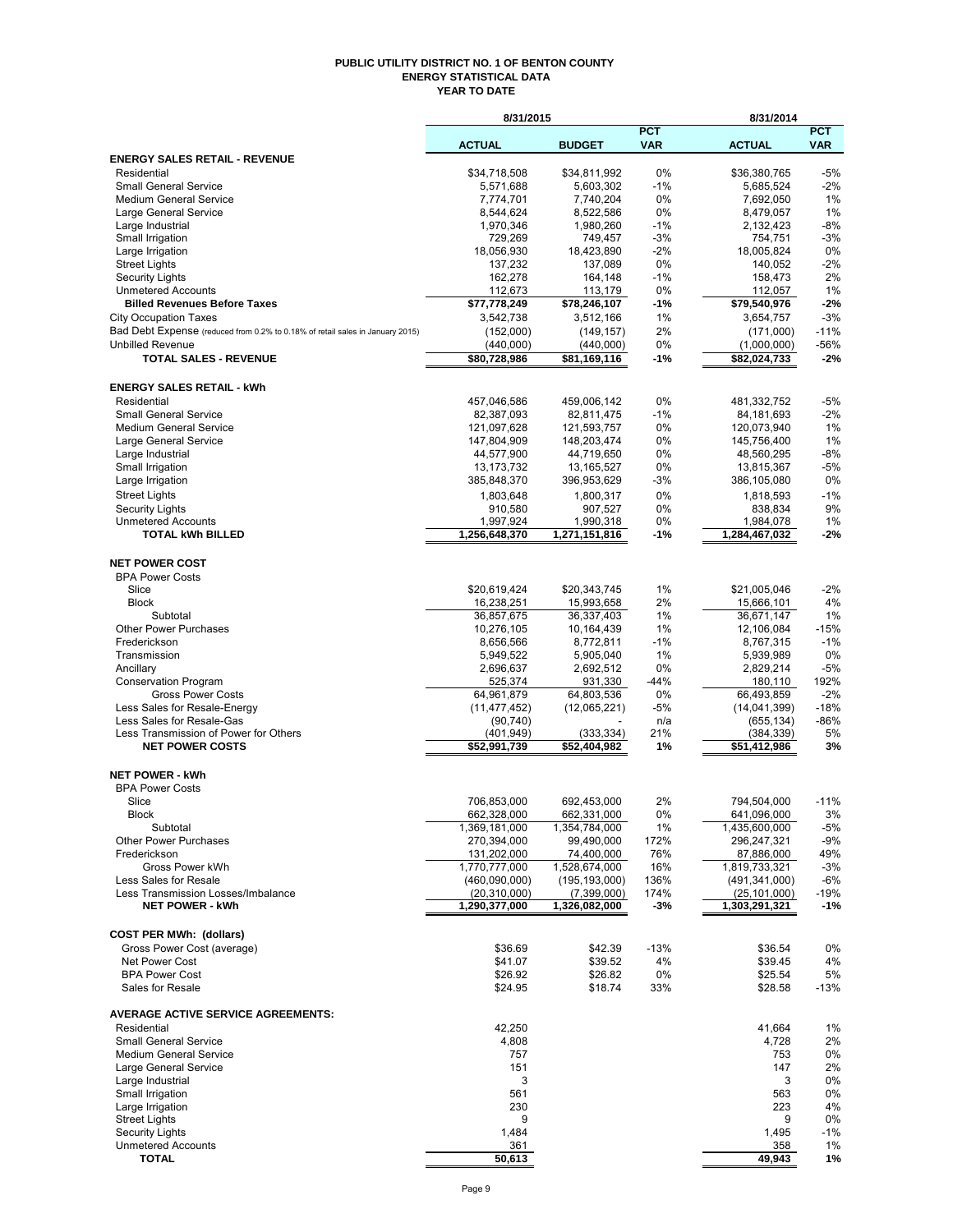#### **PUBLIC UTILITY DISTRICT NO. 1 OF BENTON COUNTY KWH SALES MONTHLY ACTIVITY**

|                                 | January                       | February       | March              | April                  | May                    | June                   | July                   | August                 | September  | October    | November     | December       | Total                      |
|---------------------------------|-------------------------------|----------------|--------------------|------------------------|------------------------|------------------------|------------------------|------------------------|------------|------------|--------------|----------------|----------------------------|
| <b>Residential</b>              |                               |                |                    |                        |                        |                        |                        |                        |            |            |              |                |                            |
| 2011                            | 87,928,561                    | 74,994,510     | 66,362,298         | 56,496,440             | 44,658,070             | 38,780,815             | 45,214,732             | 49,562,439             | 53,301,689 | 40,235,412 | 51,381,140   | 79,037,233     | 687,953,339                |
| 2012                            | 88,212,383                    | 80,652,978     | 57,019,446         | 49,435,721             | 40,022,618             | 41,521,205             | 46,830,893             | 57,987,360             | 50,232,442 | 36,528,055 | 52,822,005   | 66,753,204     | 668,018,310                |
| 2013                            | 85,933,904                    | 77,488,047     | 56,513,417         | 48,071,841             | 41,520,865             | 42,301,535             | 51,932,912             | 59,463,795             | 53,272,213 | 41,006,176 | 52,879,427   | 87,502,483     | 697,886,615                |
| 2014                            | 90,995,045                    | 86,856,866     | 61,276,449         | 46,126,349             | 38,751,097             | 43,347,010             | 51,878,664             | 62,101,272             | 49,381,509 | 38,520,801 | 51, 127, 327 | 76,441,442     | 696,803,831                |
| 2015                            | 81,753,251                    | 70,842,807     | 51,195,817         | 43,964,172             | 38,845,198             | 48,995,659             | 62,750,008             | 58,699,674             |            |            |              |                | 457,046,586                |
| <b>Small General Service</b>    |                               |                |                    |                        |                        |                        |                        |                        |            |            |              |                |                            |
| 2011                            | 11,059,833                    | 10,192,630     | 9,181,231          | 9,382,413              | 9,157,991              | 9,277,162              | 10,078,685             | 10,533,804             | 10,921,485 | 9,047,075  | 8,522,751    | 10,983,138     | 118,338,198                |
| 2012                            | 11,620,253                    | 11,081,244     | 8,731,569          | 8,613,151              | 9,186,607              | 9,378,977              | 10,247,220             | 11,671,124             | 11,202,911 | 8,464,869  | 9,293,606    | 9,929,524      | 119,421,055                |
| 2013                            | 11,394,724                    | 10,700,711     | 8,862,866          | 8,958,701              | 9,285,161              | 9,833,210              | 10,896,923             | 12,097,199             | 11,379,590 | 8,965,721  | 9,306,967    | 11,245,947     | 122,927,720                |
| 2014                            | 12,002,884                    | 11,773,687     | 9,247,968          | 8,838,271              | 8,960,528              | 10,069,805             | 10,898,332             | 12,390,218             | 11,106,946 | 9,214,420  | 9,056,203    | 10,725,578     | 124,284,840                |
| 2015                            | 11,273,647                    | 10,444,066     | 8,399,963          | 8,630,563              | 9,005,788              | 10,616,996             | 12,060,700             | 11,955,370             |            |            |              |                | 82,387,093                 |
|                                 | <b>Medium General Service</b> |                |                    |                        |                        |                        |                        |                        |            |            |              |                |                            |
| 2011                            | 15,884,076                    | 14,063,566     | 13,241,633         | 14,443,388             | 14, 171, 832           | 13,508,596             | 14,835,014             | 15,898,300             | 16,378,392 | 13,612,489 | 12,898,272   | 16,527,877     | 175,463,435                |
| 2012                            | 15,995,754                    | 14,843,947     | 12,863,785         | 13,464,357             | 13,553,914             | 14,103,136             | 14,973,817             | 16,437,847             | 16,513,370 | 14,079,820 | 14,709,116   | 14,459,816     | 175,998,679                |
| 2013                            | 15,375,716                    | 14,629,522     | 12,714,807         | 13,158,263             | 13,461,961             | 14,198,240             | 15,233,651             | 16,943,765             | 16,157,388 | 14,583,038 | 14,990,108   | 15,803,535     | 177,249,994                |
| 2014                            | 16,255,765                    | 16,174,267     | 13,320,761         | 13,438,288             | 13,403,247             | 14,808,800             | 15,526,971             | 17,145,841             | 15,985,439 | 15,533,136 | 14,950,232   | 15,501,055     | 182,043,802                |
| 2015                            | 15,719,991                    | 15,058,182     | 13,124,396         | 13,611,242             | 14,078,883             | 15,970,931             | 16,957,563             | 16,576,440             |            |            |              |                | 121,097,628                |
| <b>Large General Service</b>    |                               |                |                    |                        |                        |                        |                        |                        |            |            |              |                |                            |
| 2011                            | 16,667,038                    | 16,211,666     | 15,328,400         | 17,016,972             | 16,378,040             | 16,603,740             | 17,087,020             | 17,842,100             | 20,127,280 | 18,812,860 | 16,068,160   | 21,525,480     | 209,668,756                |
| 2012                            | 17,752,480                    | 17,246,280     | 15,614,938         | 17,276,652             | 17,948,285             | 17,269,044             | 17,262,035             | 20,169,040             | 19,875,000 | 19,266,300 | 20,172,401   | 17,524,790     | 217, 377, 245              |
| 2013                            | 18,363,206                    | 16,370,904     | 16,064,720         | 17,280,008             | 17,300,043             | 17,480,703             | 18,704,243             | 20,956,543             | 20,230,220 | 19,362,880 | 19,518,760   | 17,683,240     | 219,315,470                |
| 2014                            | 18,043,140                    | 18,004,500     | 16,529,440         | 16,641,080             | 17,175,060             | 18,408,820             | 19,689,940             | 21,264,420             | 21,006,340 | 21,502,220 | 19,841,340   | 18,573,000     | 226,679,300                |
| 2015                            | 17,888,911                    | 17,212,717     | 16,213,065         | 17,278,183             | 17,939,803             | 19,595,384             | 20,935,183             | 20,741,663             |            |            |              |                | 147,804,909                |
| Large Industrial                |                               |                |                    |                        |                        |                        |                        |                        |            |            |              |                |                            |
| 2011                            | 6,299,710                     | 4,802,485      | 6,254,835          | 4,856,705              | 6,011,530              | 5,928,790              | 6,292,475              | 6,387,425              | 5,827,005  | 3,302,090  | 2,967,790    | 6,479,970      | 65,410,810                 |
| 2012                            | 6,484,220                     | 5,701,260      | 6,243,370          | 6,036,840              | 5,596,185              | 5,463,635              | 5,815,140              | 6,333,690              | 4,362,805  | 6,313,930  | 6,307,555    | 5,916,535      | 70,575,165                 |
| 2013                            | 6,303,530                     | 5,690,550      | 5,970,720          | 6,363,470              | 6,331,645              | 6,273,940              | 6,074,935              | 6,052,520              | 3,037,994  | 6,374,590  | 4,922,960    | 6,405,925      | 69,802,779                 |
| 2014                            | 6,203,055                     | 5,695,020      | 6,141,110          | 5,917,690              | 6,227,320              | 6,005,800              | 6,111,425              | 6,258,875              | 5,080,145  | 6,181,005  | 6,125,825    | 5,922,215      | 71,869,485                 |
| 2015                            | 5,597,495                     | 5,394,485      | 5,337,365          | 5,784,330              | 5,632,340              | 5,678,570              | 4,981,620              | 6,171,695              |            |            |              |                | 44,577,900                 |
| <b>Small Irrigation</b><br>2011 | 3,723                         | 2,907          | 337,065            | 903,922                | 1,753,860              | 2,125,131              | 2,842,380              | 3,157,391              | 2,260,605  | 1,098,718  | 113,937      | 6,895          | 14,606,534                 |
| 2012                            | 98                            | 8              | 300,470            | 947,657                | 2,146,900              | 2,179,098              | 3,052,837              | 3,270,042              | 2,207,181  | 1,058,286  | 2,284        | $\overline{7}$ | 15,164,868                 |
|                                 |                               |                |                    |                        |                        |                        |                        |                        |            |            |              |                |                            |
| 2013                            | 101                           | $\overline{a}$ | 480,748            | 1,347,003              | 2,288,143              | 2,390,103              | 3,152,789              | 2,941,397              | 1,826,383  | 742,890    | 41,696       | 30             | 15,211,283                 |
| 2014<br>2015                    |                               | 9              | 566,022<br>648,290 | 1,370,794<br>1,481,286 | 2,487,573<br>2,159,616 | 2,926,545<br>2,668,782 | 3,475,842<br>3,213,086 | 2,988,591<br>3,002,663 | 2,248,398  | 1,145,157  | (52)         |                | 17,208,870<br>13, 173, 732 |
| Large Irrigation                |                               |                |                    |                        |                        |                        |                        |                        |            |            |              |                |                            |
| 2011                            | 58,069                        | 431,210        | 4,512,419          | 21,126,273             | 36,909,547             | 72,058,616             | 86,862,127             | 84,616,557             | 40,855,201 | 14,327,819 | 5,400,066    | 234,854        | 367,392,758                |
| 2012                            | 527,285                       | 661,067        | 6,815,749          | 22,601,004             | 63,674,660             | 58,919,819             | 83,415,022             | 75,956,400             | 37,124,484 | 18,674,352 | 1,931,662    | 271,944        | 370,573,448                |
| 2013                            | 259,061                       | 415,476        | 10,346,643         | 24,726,514             | 62,939,428             | 75,510,554             | 97,242,342             | 66,591,892             | 27,504,705 | 18,933,975 | 5,069,220    | (2, 131, 722)  | 387,408,088                |
| 2014                            | 247,328                       | 266,769        | 11,959,400         | 40,053,677             | 68,929,139             | 94,789,557             | 102,773,871            | 67,085,339             | 38,117,908 | 27,773,132 | 3,179,515    | 258,931        | 455,434,566                |
| 2015                            | 214,532                       | 210,554        | 14,636,633         | 39,362,242             | 61,259,905             | 103,842,869            | 98,850,190             | 67,471,445             |            |            |              |                | 385,848,370                |
| <b>Street Lights</b>            |                               |                |                    |                        |                        |                        |                        |                        |            |            |              |                |                            |
| 2011                            | 447,437                       | 447,617        | 447,617            | 447,905                | 447,905                | 471,089                | 471,071                | 469,991                | 469,991    | 470,063    | 470,675      | 470,680        | 5,532,041                  |
| 2012                            | 432,872                       | 432,872        | 398,337            | 356,249                | 346,935                | 339,628                | 339,628                | 327,569                | 309,982    | 300,873    | 285,170      | 266,257        | 4,136,372                  |
| 2013                            | 229,267                       | 229,267        | 229,161            | 229,161                | 229,161                | 229,161                | 229,161                | 229,209                | 229,209    | 229,245    | 229,395      | 229,425        | 2,750,822                  |
| 2014                            | 229,425                       | 229,425        | 229,515            | 229,515                | 225,070                | 224,939                | 225,064                | 225,640                | 225,514    | 225,514    | 225,298      | 225,586        | 2,720,505                  |
| 2015                            | 225,624                       | 225,624        | 225,624            | 225,672                | 225,672                | 225,672                | 224,880                | 224,880                |            |            |              |                | 1,803,648                  |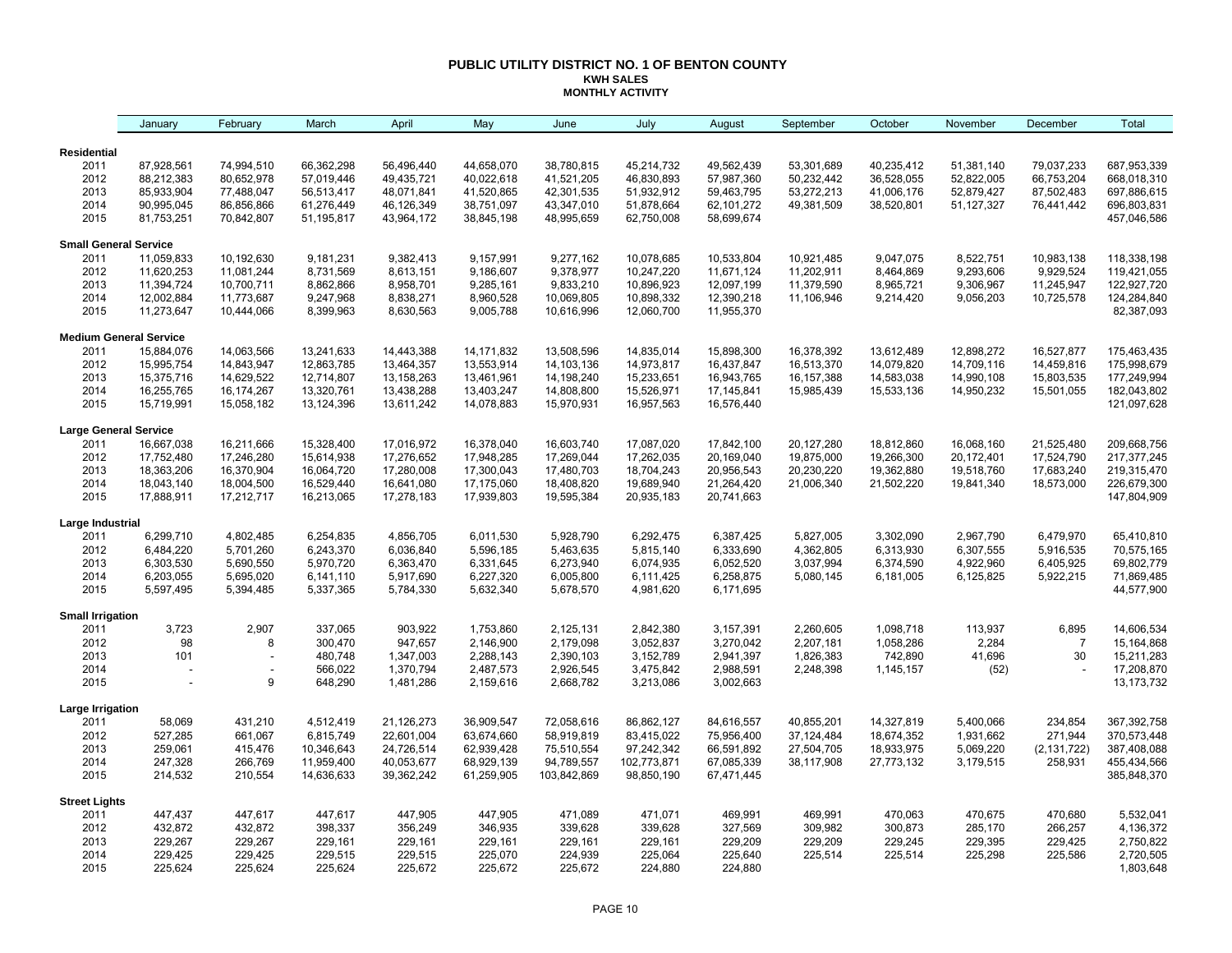#### **PUBLIC UTILITY DISTRICT NO. 1 OF BENTON COUNTY KWH SALES MONTHLY ACTIVITY**

|                        | January     | February    | March       | April       | May         | June        | July        | August      | September     | October     | November    | December    | Total         |
|------------------------|-------------|-------------|-------------|-------------|-------------|-------------|-------------|-------------|---------------|-------------|-------------|-------------|---------------|
| <b>Security Lights</b> |             |             |             |             |             |             |             |             |               |             |             |             |               |
| 2011                   | 90,387      | 90,567      | 90,675      | 90,675      | 90,747      | 91,323      | 90,855      | 90,207      | 90,315        | 90,315      | 90,315      | 90,459      | 1,086,840     |
| 2012                   | 90,387      | 90,459      | 90,387      | 90,423      | 90,135      | 90,099      | 90,135      | 90,135      | 90,135        | 90,873      | 90,765      | 89,811      | 1,083,744     |
| 2013                   | 104,964     | 104,964     | 105,351     | 105,258     | 105,222     | 105,163     | 105,163     | 104,948     | 104,561       | 104,346     | 103,807     | 103,678     | 1,257,425     |
| 2014                   | 103,678     | 103,678     | 103,420     | 103,377     | 103,334     | 103,248     | 103,476     | 114,623     | 114,494       | 114,494     | 114,444     | 114,430     | 1,296,696     |
| 2015                   | 114,451     | 114,408     | 114,073     | 113,696     | 113,531     | 113,488     | 113,488     | 113,445     |               |             |             |             | 910,580       |
| <b>Unmetered</b>       |             |             |             |             |             |             |             |             |               |             |             |             |               |
| 2011                   | 243,193     | 243,193     | 243,193     | 243,193     | 242,209     | 242,209     | 242,324     | 242,154     | 242,154       | 242,154     | 241,579     | 241,464     | 2,909,019     |
| 2012                   | 241,464     | 241,464     | 244,466     | 244,466     | 244,466     | 244,472     | 244,472     | 244,472     | 244,472       | 244,472     | 244,472     | 244,472     | 2,927,630     |
| 2013                   | 243,914     | 245,210     | 246,506     | 246,506     | 247,676     | 247,676     | 247,676     | 247,676     | 247,676       | 247,676     | 247,676     | 247,686     | 2,963,554     |
| 2014                   | 247,686     | 247,516     | 247,516     | 247,516     | 248,246     | 248,246     | 248,246     | 249,106     | 249,106       | 249,106     | 249,106     | 249,106     | 2,980,502     |
| 2015                   | 249,106     | 249,106     | 249,106     | 248,919     | 248,919     | 248,919     | 248,919     | 254,930     |               |             |             |             | 1,997,924     |
| <b>Total</b>           |             |             |             |             |             |             |             |             |               |             |             |             |               |
| 2011                   | 138,682,027 | 121,480,351 | 115,999,366 | 125,007,886 | 129,821,731 | 159,087,471 | 184,016,683 | 188,800,368 | 150,474,117   | 101,238,995 | 98,154,685  | 135,598,050 | 648,361,730   |
| 2012                   | 141,357,196 | 130,951,579 | 108,322,517 | 119,066,520 | 152,810,705 | 149,509,113 | 182,271,199 | 192,487,679 | 142, 162, 782 | 105,021,830 | 105,859,036 | 115,456,360 | 645,276,516   |
| 2013                   | 138,208,387 | 125,874,651 | 111,534,939 | 120,486,725 | 153,709,305 | 168,570,285 | 203,819,795 | 185,628,944 | 133,989,939   | 110,550,537 | 107,310,016 | 137,090,227 | 696,773,750   |
| 2014                   | 144,328,006 | 139,351,728 | 119,621,601 | 132,966,557 | 156,510,614 | 190,932,770 | 210,931,831 | 189,823,925 | 143,515,799   | 120,458,985 | 104,869,238 | 128,011,343 | ,781,322,397  |
| 2015                   | 133,037,008 | 119,751,958 | 110,144,332 | 130,700,305 | 149,509,655 | 207,957,270 | 220,335,637 | 185,212,205 |               |             |             |             | 1,256,648,370 |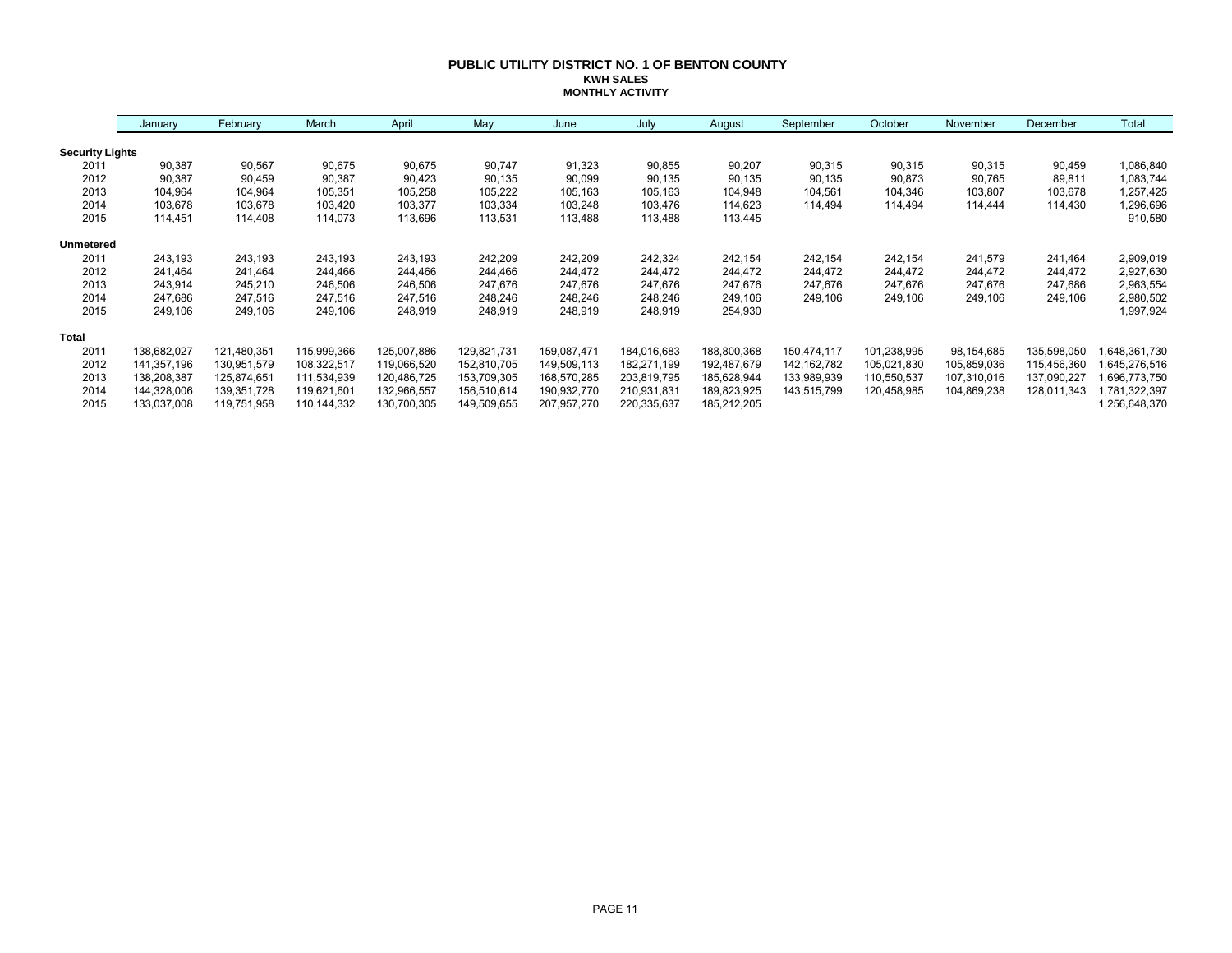### **PUBLIC UTILITY DISTRICT NO. 1 OF BENTON COUNTY CAPITAL ADDITIONS AND RETIREMENTS CURRENT MONTH**

|                                                                    | <b>BALANCE</b>           |                          |                          | <b>BALANCE</b>           |
|--------------------------------------------------------------------|--------------------------|--------------------------|--------------------------|--------------------------|
|                                                                    | 7/31/2015                | <b>ADDITIONS</b>         | <b>RETIREMENTS</b>       | 8/31/2015                |
| <b>INTANGIBLE PLANT:</b>                                           |                          |                          |                          |                          |
| Organizations                                                      | \$28,379                 | \$0                      | \$0                      | \$28,379                 |
| Franchises & Consents                                              | 10,022                   |                          |                          | 10,022                   |
| Miscellaneous & Intangible Plant                                   | 29,078                   | $\overline{\phantom{a}}$ | $\overline{\phantom{a}}$ | 29,078                   |
| <b>TOTAL</b>                                                       | 67,480                   | $\blacksquare$           |                          | 67,480                   |
|                                                                    |                          |                          |                          |                          |
| <b>GENERATION PLANT:</b>                                           |                          |                          |                          |                          |
| Land & Land Rights                                                 |                          |                          |                          |                          |
| Structures & Improvements<br><b>Fuel Holders &amp; Accessories</b> | 1,141,911                |                          |                          | 1,141,911                |
| <b>Other Electric Generation</b>                                   | 261,940                  |                          |                          | 261,940                  |
| <b>Accessory Electric Equipment</b>                                |                          |                          |                          |                          |
| Miscellaneous Power Plant Equipment                                |                          | $\overline{\phantom{a}}$ |                          |                          |
| <b>TOTAL</b>                                                       | 1,403,851                | $\blacksquare$           |                          | $\overline{1,}403,851$   |
| <b>TRANSMISSION PLANT:</b>                                         |                          |                          |                          |                          |
| Land & Land Rights                                                 | 156,400                  |                          |                          | 156,400                  |
| Clearing Land & Right Of Ways                                      | 25,544                   |                          |                          | 25,544                   |
| <b>Transmission Station Equipment</b>                              | 832,047                  |                          |                          | 832,047                  |
| <b>Towers &amp; Fixtures</b>                                       |                          |                          |                          |                          |
| Poles & Fixtures                                                   | 3,976,615                |                          |                          | 3,976,615                |
| Overhead Conductor & Devices                                       | 3,021,163                |                          |                          | 3,021,163                |
| <b>TOTAL</b>                                                       | 8,011,769                |                          |                          | 8,011,769                |
|                                                                    |                          |                          |                          |                          |
| <b>DISTRIBUTION PLANT:</b>                                         |                          |                          |                          |                          |
| Land & Land Rights                                                 | 1,628,955                | 7,441                    |                          | 1,636,395                |
| Structures & Improvements                                          | 290,439                  |                          |                          | 290,439                  |
| <b>Station Equipment</b><br>Poles, Towers & Fixtures               | 38,282,865<br>18,802,040 | 242,663                  | (70, 850)                | 38,282,865               |
| Overhead Conductor & Devices                                       | 11,815,058               | 224,916                  | (8, 221)                 | 18,973,853<br>12,031,753 |
| <b>Underground Conduit</b>                                         | 32,080,926               | 74,373                   | (2,759)                  | 32,152,540               |
| Underground Conductor & Devices                                    | 42,012,535               | 186,704                  | (91, 112)                | 42,108,127               |
| <b>Line Transformers</b>                                           | 28,182,598               | 69,598                   | (36,992)                 | 28,215,205               |
| Services-Overhead                                                  | 2,915,548                | 4,606                    |                          | 2,920,153                |
| Services-Underground                                               | 18,432,357               | 59,750                   |                          | 18,492,108               |
| Meters                                                             | 10,372,532               | 14,637                   |                          | 10,387,169               |
| Security Lighting                                                  | 875,134                  |                          | (610)                    | 874,524                  |
| <b>Street Lighting</b>                                             | 762,305                  | (1, 178)                 | (518)                    | 760,609                  |
| <b>SCADA System</b>                                                | 2,037,477                |                          |                          | 2,037,477                |
| <b>TOTAL</b>                                                       | 208,490,768              | 883,510                  | (211,062)                | 209, 163, 216            |
| <b>GENERAL PLANT:</b>                                              |                          |                          |                          |                          |
| Land & Land Rights                                                 | 1,130,759                |                          |                          | 1,130,759                |
| Structures & Improvements                                          | 18,252,191               | 5,539                    |                          | 18,257,729               |
| Information Systems & Technology                                   | 15,658,869               |                          |                          | 15,658,869               |
| <b>Transportation Equipment</b>                                    | 7,297,176                | 50,431                   |                          | 7,347,607                |
| <b>Stores Equipment</b>                                            | 54,108                   |                          |                          | 54,108                   |
| Tools, Shop & Garage Equipment                                     | 454,973                  |                          |                          | 454,973                  |
| Laboratory Equipment                                               | 535,877                  |                          |                          | 535,877                  |
| <b>Communication Equipment</b>                                     | 2,400,115                |                          |                          | 2,400,115                |
| <b>Broadband Equipment</b>                                         | 18,247,913               | 78,473                   |                          | 18,326,386               |
| Miscellaneous Equipment                                            | 1,120,461                | 75,524                   |                          | 1,195,985                |
| <b>Other Capitalized Costs</b>                                     | 11,288,778               | 10,395                   | (1,080,647)              | 10,218,526               |
| <b>TOTAL</b>                                                       | 76,441,220               | 220,361                  | (1,080,647)              | 75,580,934               |
| TOTAL ELECTRIC PLANT ACCOUNTS                                      | 294,415,088              | 1,103,871                | (1, 291, 710)            | 294,227,249              |
| <b>PLANT HELD FOR FUTURE USE</b>                                   | 388,589                  |                          |                          | 388,589                  |
| <b>CONSTRUCTION WORK IN PROGRESS</b>                               | 2,562,951                | (110, 944)               |                          | 2,452,007                |
| <b>TOTAL CAPITAL</b>                                               | \$297,366,628            | \$992,928                | (\$1,291,710)            | \$297,067,846            |
|                                                                    |                          | \$629,593                | <b>Budget</b>            |                          |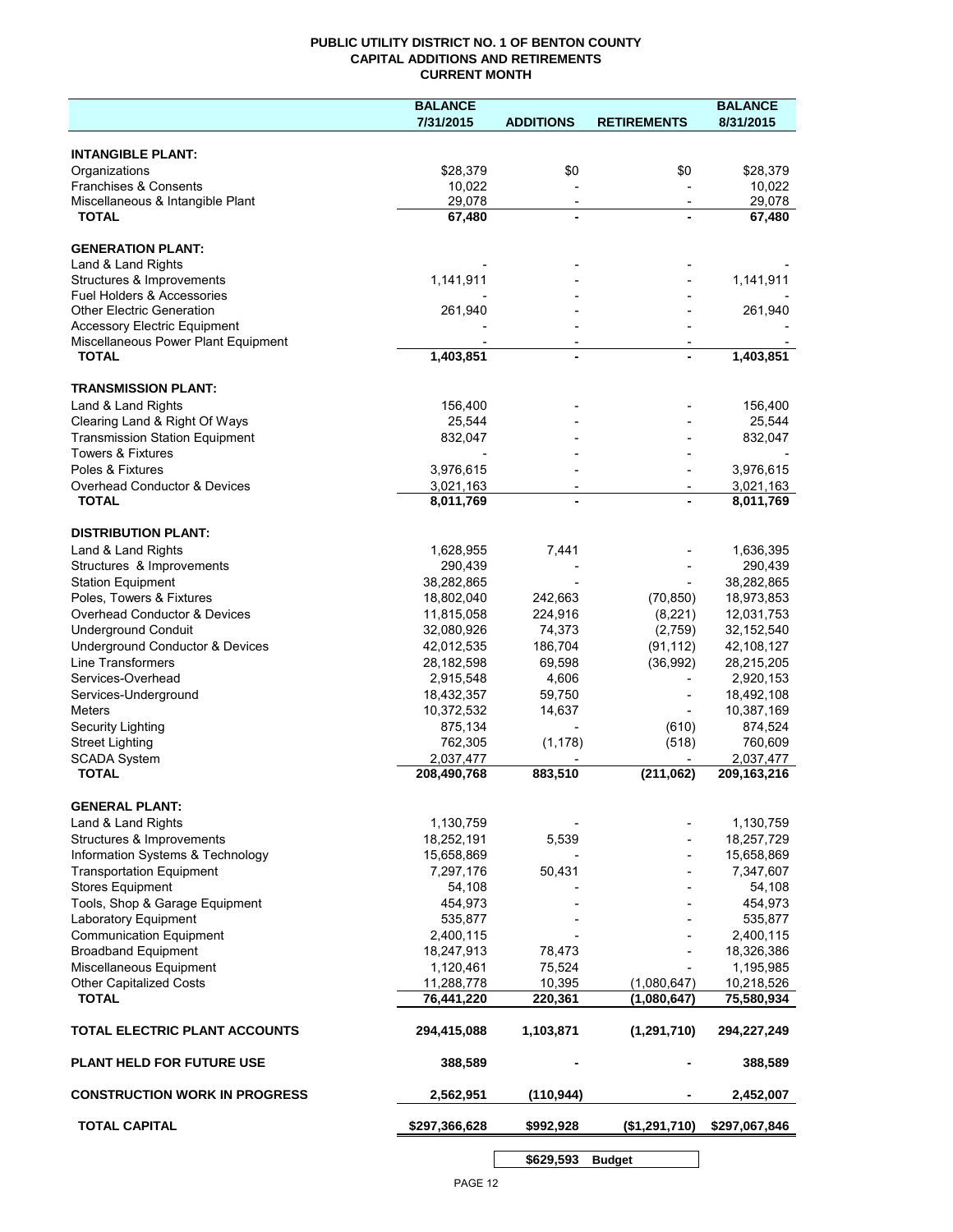## **PUBLIC UTILITY DISTRICT NO. 1 OF BENTON COUNTY CAPITAL ADDITIONS AND RETIREMENTS YEAR TO DATE**

|                                                     | <b>BALANCE</b> |                          |                          | <b>BALANCE</b> |
|-----------------------------------------------------|----------------|--------------------------|--------------------------|----------------|
|                                                     | 12/31/2014     | <b>ADDITIONS</b>         | <b>RETIREMENTS</b>       | 8/31/2015      |
|                                                     |                |                          |                          |                |
| <b>INTANGIBLE PLANT:</b>                            |                |                          |                          |                |
| Organizations                                       | \$28,379       | \$0                      | \$0                      | \$28,379       |
| Franchises & Consents                               | 10,022         |                          |                          | 10,022         |
| Miscellaneous & Intangible Plant                    | 29,078         | $\overline{\phantom{a}}$ | $\overline{\phantom{a}}$ | 29.078         |
| <b>TOTAL</b>                                        | 67,480         |                          |                          | 67,480         |
|                                                     |                |                          |                          |                |
| <b>GENERATION PLANT:</b>                            |                |                          |                          |                |
| Land & Land Rights                                  |                |                          |                          |                |
| Structures & Improvements                           | 1,141,911      |                          |                          | 1,141,911      |
| Fuel Holders & Accessories                          |                |                          |                          |                |
| <b>Other Electric Generation</b>                    | 261,940        |                          |                          | 261,940        |
| <b>Accessory Electric Equipment</b>                 |                |                          |                          |                |
| Miscellaneous Power Plant Equipment<br><b>TOTAL</b> | 1,403,851      |                          |                          | 1,403,851      |
|                                                     |                |                          |                          |                |
| <b>TRANSMISSION PLANT:</b>                          |                |                          |                          |                |
| Land & Land Rights                                  | 156,400        |                          |                          | 156,400        |
| Clearing Land & Right Of Ways                       | 25,544         |                          |                          | 25,544         |
| <b>Transmission Station Equipment</b>               | 832,047        |                          |                          | 832,047        |
| <b>Towers &amp; Fixtures</b>                        |                |                          |                          |                |
| Poles & Fixtures                                    | 3,974,373      | 2,500                    | (259)                    | 3,976,615      |
| Overhead Conductor & Devices                        | 3,010,644      | 24,392                   | (13, 873)                | 3,021,163      |
| <b>TOTAL</b>                                        | 7,999,008      | 26,892                   | (14, 131)                | 8,011,769      |
|                                                     |                |                          |                          |                |
| <b>DISTRIBUTION PLANT:</b>                          |                |                          |                          |                |
| Land & Land Rights                                  | 1,615,066      | 21,329                   |                          | 1,636,395      |
| Structures & Improvements                           | 290,439        |                          |                          | 290,439        |
| <b>Station Equipment</b>                            | 37,209,104     | 1,132,154                | (58, 394)                | 38,282,865     |
| Poles, Towers & Fixtures                            | 18,688,917     | 411,805                  | (126, 869)               | 18,973,853     |
| Overhead Conductor & Devices                        | 11,758,715     | 311,450                  | (38, 413)                | 12,031,753     |
| <b>Underground Conduit</b>                          | 31,642,484     | 533,506                  | (23, 450)                | 32,152,540     |
| Underground Conductor & Devices                     | 41,409,423     | 954,674                  | (255, 970)               | 42,108,127     |
| Line Transformers                                   | 27,565,110     | 831,945                  | (181, 851)               | 28,215,205     |
| Services-Overhead                                   | 2,885,875      | 40,974                   | (6,696)                  | 2,920,153      |
| Services-Underground                                | 18,107,312     | 405,248                  | (20, 453)                | 18,492,108     |
| Meters                                              | 10,226,191     | 160,978                  |                          | 10,387,169     |
| Security Lighting                                   | 876,499        | 4,688                    | (6,664)                  | 874,524        |
| <b>Street Lighting</b>                              | 761,403        | (276)                    | (518)                    | 760,609        |
| <b>SCADA System</b>                                 | 2,007,957      | 29,520                   |                          | 2,037,477      |
| <b>TOTAL</b>                                        | 205,044,497    | 4,837,997                | (719, 278)               | 209,163,216    |
|                                                     |                |                          |                          |                |
| <b>GENERAL PLANT:</b>                               |                |                          |                          |                |
| Land & Land Rights                                  | 1,130,759      |                          |                          | 1,130,759      |
| Structures & Improvements                           | 18,229,463     | 28,267                   |                          | 18,257,729     |
| Information Systems & Technology                    | 15,412,631     | 246,238                  |                          | 15,658,869     |
| <b>Transportation Equipment</b>                     | 7,004,663      | 342,945                  |                          | 7,347,607      |
| <b>Stores Equipment</b>                             | 54,108         |                          |                          | 54,108         |
| Tools, Shop & Garage Equipment                      | 454,973        |                          |                          | 454,973        |
| Laboratory Equipment                                | 516,309        | 19,568                   |                          | 535,877        |
| <b>Communication Equipment</b>                      | 2,400,115      |                          |                          | 2,400,115      |
| <b>Broadband Equipment</b>                          | 17,844,162     | 482,224                  |                          | 18,326,386     |
| Miscellaneous Equipment                             | 1,120,461      | 75,524                   |                          | 1,195,985      |
| Other Capitalized Costs                             | 11,208,952     | 90.221                   | (1,080,647)              | 10,218,526     |
| <b>TOTAL</b>                                        | 75,376,596     | 1,284,986                | (1,080,647)              | 75,580,934     |
|                                                     |                |                          |                          |                |
| TOTAL ELECTRIC PLANT ACCOUNTS                       | 289,891,432    | 6,149,875                | (1,814,057)              | 294,227,249    |
|                                                     |                |                          |                          |                |
| <b>PLANT HELD FOR FUTURE USE</b>                    | 388,589        |                          |                          | 388,589        |
|                                                     |                |                          |                          |                |
| <b>CONSTRUCTION WORK IN PROGRESS</b>                | 1,502,261      | 949,746                  |                          | 2,452,007      |
|                                                     |                |                          |                          |                |
| <b>TOTAL CAPITAL</b>                                | \$291,782,282  | \$7,099,621              | (\$1,814,057)            | \$297,067,846  |
|                                                     |                |                          |                          |                |
|                                                     |                | \$9,108,418              | <b>Budget</b>            |                |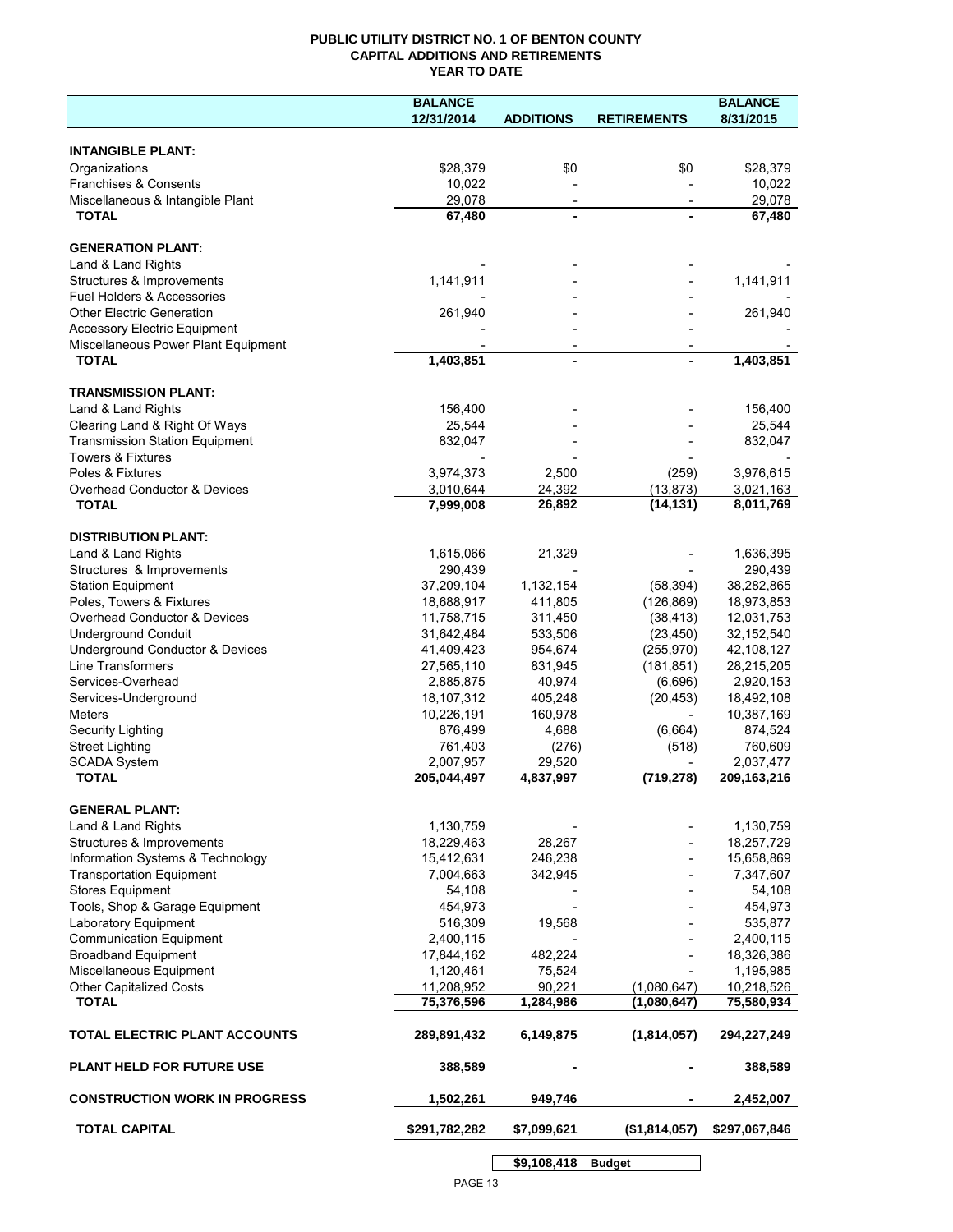## **PUBLIC UTILITY DISTRICT NO. 1 OF BENTON COUNTY STATEMENT OF CASH FLOWS**

|                                                                                                      | <b>YTD</b><br>8/31/2015  | <b>Monthly</b><br>8/31/2015  |
|------------------------------------------------------------------------------------------------------|--------------------------|------------------------------|
| <b>CASH FLOWS FROM OPERATING ACTIVITIES</b>                                                          |                          |                              |
| Cash Received from Customers and Counterparties                                                      | \$94,770,263             | \$14,937,417                 |
| Cash Paid to Suppliers and Counterparties                                                            | (68, 669, 882)           | (10,580,986)                 |
| Cash Paid to Employees                                                                               | (8,621,536)              | (1,013,259)                  |
| <b>Taxes Paid</b><br><b>Net Cash Provided by Operating Activities</b>                                | (8,891,268)<br>8,587,577 | (1, 110, 200)<br>\$2,232,972 |
|                                                                                                      |                          |                              |
| <b>CASH FLOWS FROM NONCAPITAL FINANCING ACTIVITIES</b>                                               |                          |                              |
| Other Interest Expense<br>Net Cash Used by Noncapital Financing Activities                           | (23, 839)<br>(23, 839)   |                              |
| CASH FLOWS FROM CAPITAL AND RELATED FINANCING ACTIVITIES                                             |                          |                              |
| <b>Acquisition of Capital Assets</b>                                                                 | (6,671,387)              | (920, 469)                   |
| Proceeds from Sale of Revenue Bonds                                                                  |                          |                              |
| Cash Defeasance Principal and Interest<br><b>Bond Principal Paid</b>                                 |                          |                              |
| <b>Bond Interest Paid</b>                                                                            | (1, 233, 164)            |                              |
| <b>Capital Contributions</b>                                                                         | 1,498,471                | 116,149                      |
| Sale of Assets                                                                                       | 54,309<br>(6,351,771)    | 9,977<br>(5794, 343)         |
| Net Cash Used by Capital and Related Financing Activities                                            |                          |                              |
| <b>CASH FLOWS FROM INVESTING ACTIVITIES</b><br>Interest Income                                       | 155.745                  | 3,854                        |
| Proceeds from Sale of Investments                                                                    | 6,984,140                |                              |
| Purchase of Investments                                                                              | (6,997,000)              |                              |
| Joint Venture Net Revenue (Expense)<br><b>Net Cash Provided by Investing Activities</b>              | 142,885                  | \$3,854                      |
| <b>NET INCREASE (DECREASE) IN CASH</b>                                                               | 2,354,852                | \$1,442,483                  |
| <b>CASH BALANCE, BEGINNING</b>                                                                       | \$25,640,377             | 26,552,746                   |
| <b>CASH BALANCE, ENDING</b>                                                                          | \$27,995,229             | 27,995,229                   |
|                                                                                                      |                          |                              |
| <b>RECONCILIATION OF NET OPERATING INCOME TO NET</b><br><b>CASH PROVIDED BY OPERATING ACTIVITIES</b> |                          |                              |
| <b>Net Operating Revenues</b>                                                                        | (\$1,048,301)            | \$234,325                    |
| Adjustments to reconcile net operating income to net cash                                            |                          |                              |
| provided by operating activities:<br>Depreciation & Amortization                                     | 8,975,331                | 1,154,947                    |
| <b>Unbilled Revenues</b>                                                                             | 440,000                  | (210,000)                    |
| Misellaneous Other Revenue & Receipts                                                                | 92,126                   | 3,548                        |
| Decrease (Increase) in Accounts Receivable                                                           | (804, 980)               | 1,879,523                    |
| Decrease (Increase) in BPA Prepay Receivable<br>Decrease (Increase) in Inventories                   | 400.000<br>(380, 808)    | 50,000<br>77,734             |
| Decrease (Increase) in Prepaid Expenses                                                              | 195,651                  | 92,825                       |
| Decrease (Increase) in Wholesale Power Receivable                                                    | 1,406,471                | (636, 478)                   |
| Decrease (Increase) in Miscellaneous Assets                                                          | (372, 934)               | (139, 513)                   |
| Decrease (Increase) in Prepaid Expenses and Other Charges                                            | 1,321,864                | (119, 312)                   |
| Decrease (Increase) in Deferred Derivative Outflows                                                  | (609, 584)               | (316, 758)                   |
| Increase (Decrease) in Deferred Derivative Inflows                                                   | (936, 264)               | 167,512                      |
| Increase (Decrease) in Warrants Outstanding<br>Increase (Decrease) in Accounts Payable               | (134, 612)<br>(116, 802) | (102, 163)<br>(169, 338)     |
| Increase (Decrease) in Accrued Taxes Payable                                                         | (497, 211)               | 26,854                       |
| Increase (Decrease) in Customer Deposits                                                             | (2,309)                  | (285)                        |
| Increase (Decrease) in BPA Prepay Incentive Credit                                                   | (107, 504)               | (13, 438)                    |
| Increase (Decrease) in Other Current Liabilities                                                     | (39,691)                 | (24, 668)                    |
| Increase (Decrease) in Other Credits                                                                 | 807,134                  | 277,657                      |
| <b>Net Cash Provided by Operating Activities</b>                                                     | \$8,587,577              | \$2,232,972                  |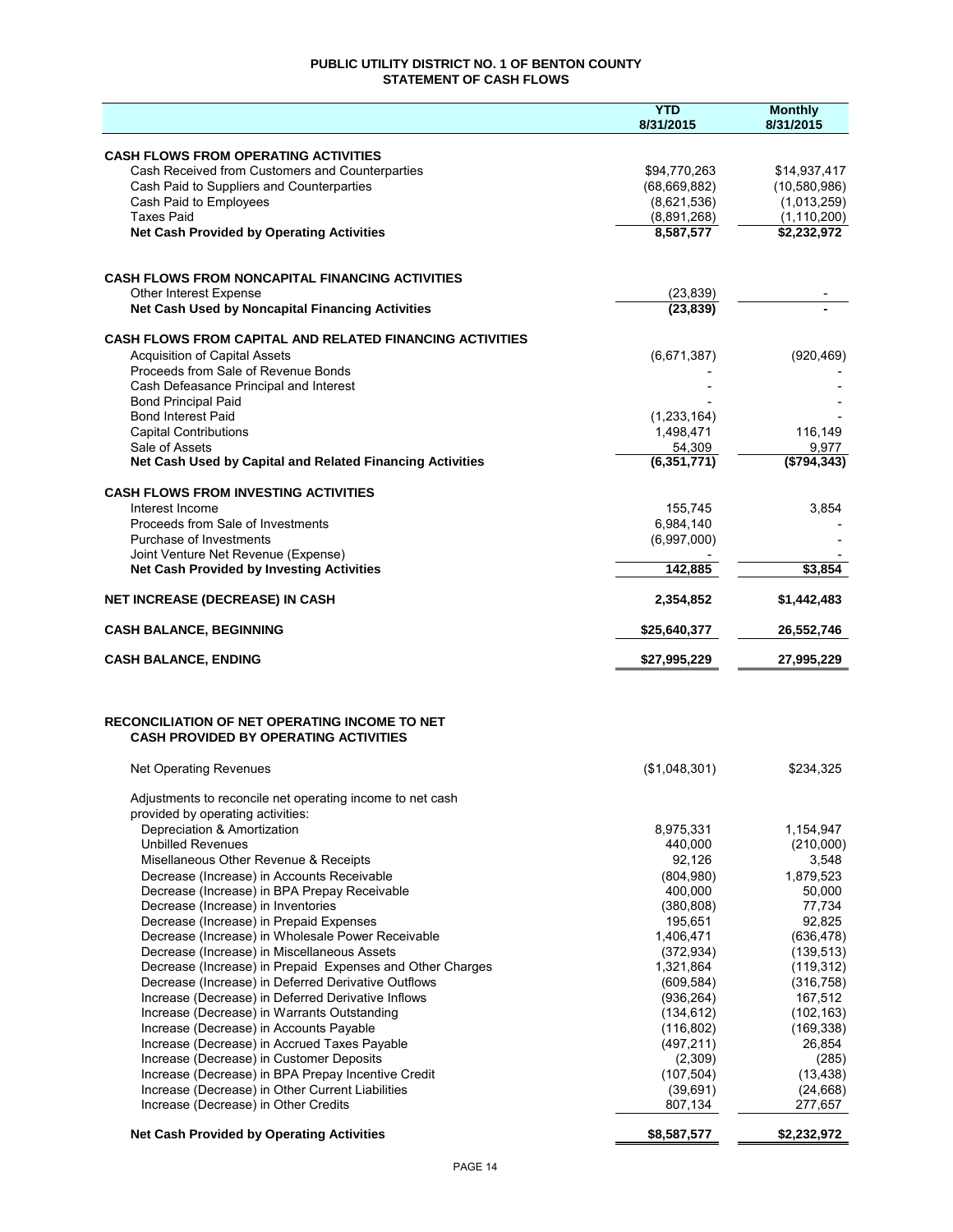#### **PUBLIC UTILITY DISTRICT NO. 1 OF BENTON COUNTY WEATHER STATISTICS August 31, 2015**



|        | <b>Average Precipitation</b> |      |       |       |      |      |      |      |      |      |      |      |        |
|--------|------------------------------|------|-------|-------|------|------|------|------|------|------|------|------|--------|
| Year   | Jan                          | Feb  | March | April | Mav  | June | July | Aug  | Sept | Oct  | Nov  | Dec  | Annual |
| Normal | 0.94                         | 0.70 | 0.57  | 0.55  | 0.51 | 0.51 | 0.23 | 0.18 | 0.31 | 0.49 | 0.95 | .20  | 7.14   |
| 2015   | 0.67                         | 0.42 | 0.65  | 0.09  | .49  | 0.13 | 0.05 |      |      |      |      |      | 3.50   |
| 2014   | 0.37                         | 1.12 | .00،  | 0.38  | 0.24 | 0.26 | 0.04 | 0.88 | 0.16 | 0.77 | 0.38 | 0.93 | 6.53   |



| <b>Cumulative CDDs in Billing Cycle</b> |   |   |    |      |       |        |        |        |       |     |                          |        |
|-----------------------------------------|---|---|----|------|-------|--------|--------|--------|-------|-----|--------------------------|--------|
| -                                       | - | - |    | 910  | .895  | 16.797 | 13.850 |        |       |     |                          | 39.465 |
| -                                       | - | - | -  | 936  | 4.518 | .498   | 16.194 | 8.083  | 2.808 | 169 | -                        | 44.206 |
| -                                       | - | - | 19 | .939 | 2.870 | 10.350 | 13.741 | 10.106 | 1.833 | -   | $\overline{\phantom{0}}$ | 40.858 |
|                                         |   |   |    |      |       |        |        |        |       |     |                          |        |

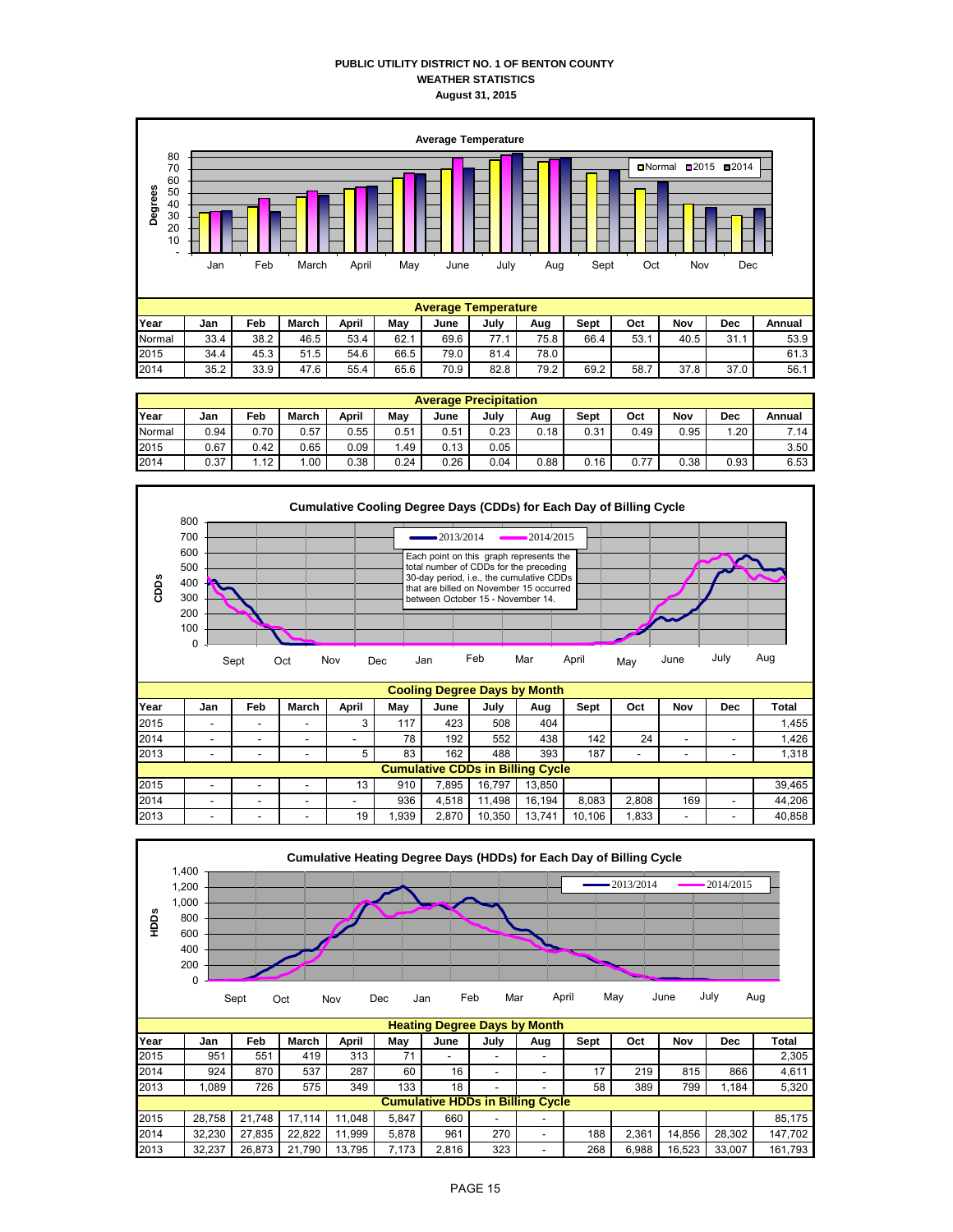#### **PUBLIC UTILITY DISTRICT NO. 1 OF BENTON COUNTY BROADBAND SUMMARY**

#### *August Highlights*

Preferred Freezer Storage in Richland now has a 150Mbps connection on the fiber network.

|                                                                   |                | 2015                     |           |            |              |                          |                          |                          | <b>ACTUALS</b>           |                          |             |     |     |            |             |                                        |                |
|-------------------------------------------------------------------|----------------|--------------------------|-----------|------------|--------------|--------------------------|--------------------------|--------------------------|--------------------------|--------------------------|-------------|-----|-----|------------|-------------|----------------------------------------|----------------|
|                                                                   |                | <b>Amended</b>           |           |            |              |                          |                          |                          |                          |                          |             |     |     |            |             | <b>Budget</b>                          | Inception      |
|                                                                   | 2015 Budget    | <b>Budget</b>            | Jan       | Feb        | <b>March</b> | <b>April</b>             | May                      | June                     | July                     | <b>August</b>            | <b>Sept</b> | Oct | Nov | <b>Dec</b> | <b>YTD</b>  | Variance                               | to Date        |
| <b>OPERATING REVENUES</b>                                         |                |                          |           |            |              |                          |                          |                          |                          |                          |             |     |     |            |             |                                        |                |
| Ethernet                                                          | 1,626,858      | 1,393,958                | \$117,860 | \$117,116  | \$110,458    | \$111,320                | \$111,984                | \$114,863                | \$117,708                | \$120,920                |             |     |     |            | \$922,228   | 471,730                                |                |
| <b>TDM</b>                                                        | 146,284        | 146,284                  | 12,031    | 12,031     | 8,837        | 6,531                    | 6,531                    | 5,781                    | 5,781                    | 5,781                    |             |     |     |            | \$63,304    | 82,980                                 |                |
| Wireless                                                          | ٠              | $\sim$                   | 39        | 39         | 39           | 39                       | 26                       | 26                       | 26                       | 26                       |             |     |     |            | \$260       | (260)                                  |                |
| Co-Location                                                       |                |                          | $\sim$    |            | $\sim$       | $\overline{\phantom{0}}$ | ٠                        | $\overline{\phantom{a}}$ | $\overline{\phantom{0}}$ | ٠                        |             |     |     |            | \$0         |                                        |                |
| Internet Transport Service                                        | 136,140        | 136,140                  | 10,295    | 10,295     | 10,295       | 10,295                   | 10,295                   | 10,295                   | 10,295                   | 10,427                   |             |     |     |            | \$82,492    | 53,648                                 |                |
| <b>Fixed Wireless</b>                                             | 97,376         | 97,376                   | 7,646     | 7,600      | 7,617        | 7,586                    | 7,419                    | 7,430                    | 7,484                    | 7,475                    |             |     |     |            | \$60,257    | 37,119                                 |                |
| Broadband Revenue - Other                                         | 276,242        | 276,242                  | 23,470    | 23,470     | 23,470       | 23,470                   | 23,470                   | 23,470                   | 23,470                   | 23,470                   |             |     |     |            | \$187,761   | 88,481                                 |                |
| Subtotal                                                          | 2,282,900      | 2,050,000                | 171,341   | 170,551    | 160,717      | 159,241                  | 159,725                  | 161,865                  | 164,763                  | 168,099                  |             |     |     |            | \$1,316,302 |                                        |                |
| NoaNet Maintenance Revenue                                        |                |                          |           | 852        | $\sim$       | 590                      | ÷                        |                          |                          | ٠                        |             |     |     |            | \$1,441     |                                        |                |
| <b>Bad Debt Expense</b>                                           |                |                          |           |            |              |                          |                          |                          |                          |                          |             |     |     |            | \$0         |                                        |                |
| <b>Total Operating Revenues</b>                                   | 2,282,900      | 2,050,000                | 171,341   | 171,403    | 160,717      | 159,831                  | 159,725                  | 161,865                  | 164,763                  | 168,099                  |             |     |     |            | \$1,317,744 | 732,256                                | 13,485,629     |
| <b>OPERATING EXPENSES</b>                                         |                |                          |           |            |              |                          |                          |                          |                          |                          |             |     |     |            |             |                                        |                |
| Marketing & Business Development                                  | $\blacksquare$ | $\overline{\phantom{a}}$ |           |            |              |                          |                          |                          |                          |                          |             |     |     |            | \$0         |                                        |                |
| <b>General Expenses</b>                                           | 375,119        | 397,984                  | 8,714     | 127,448    | 92,063       | 59,272                   | 62,482                   | 39,649                   | 127,451                  | 41,344                   |             |     |     |            | \$558,423   | (160, 439)                             |                |
| Other Maintenance                                                 | 45,825         | 172,784                  | 3,207     | 5,141      | 10,121       | 28,093                   | 27,667                   | 3,198                    | 1,315                    | 11,601                   |             |     |     |            | \$90,342    | 82,442                                 |                |
| <b>NOC Maintenance</b>                                            | 398,251        | 398,251                  | $\sim$    | ٠          | $\sim$       | $\sim$                   |                          |                          | ÷                        |                          |             |     |     |            | \$0         | 398,251                                |                |
| Wireless Maintenance                                              | 1,149          | 1,149                    |           | ٠          | 598          | $\overline{\phantom{a}}$ | $\overline{\phantom{a}}$ | 810                      |                          |                          |             |     |     |            | \$1,408     | (259)                                  |                |
| Subtotal                                                          | 820,344        | 970,168                  | 11,921    | 132,589    | 102,781      | 87,365                   | 90,148                   | 43,656                   | 128,766                  | 52,945                   |             |     |     |            | \$650,172   | 319,996                                | 8,498,690      |
|                                                                   | 4,227          | 4,227                    | $\sim$    | $\sim$     | 622          | $\sim$                   | $\sim$                   | $\sim$                   | $\sim$                   | $\overline{\phantom{a}}$ |             |     |     |            | \$622       | 3,605                                  |                |
| NoaNet Maintenance Expense                                        |                |                          |           | 86,496     |              |                          | 81,440                   | 81,712                   | 82,144                   | 82,806                   |             |     |     |            |             |                                        |                |
| Depreciation                                                      | 900,804        | 900,804                  | 98,590    |            | 86,923       | 83,814                   |                          |                          |                          |                          |             |     |     |            | \$683,924   | 216,880                                | 8,475,416      |
| <b>Total Operating Expenses</b>                                   | 1,725,375      | 1,875,199                | 110,511   | 219,085    | 190,326      | 171,179                  | 171,588                  | 125,368                  | 210,910                  | 135,751                  |             |     |     |            | \$1,334,718 | 540,481                                | 16,974,106     |
| <b>OPERATING INCOME (LOSS)</b>                                    | 557,525        | 174,801                  | 60,830    | (47, 682)  | (29, 609)    | (11, 349)                | (11, 863)                | 36,497                   | (46, 147)                | 32,348                   |             |     |     |            | (\$16,975)  | 191,776                                | (3,488,477)    |
|                                                                   |                |                          |           |            |              |                          |                          |                          |                          |                          |             |     |     |            |             |                                        |                |
| <b>NONOPERATING REVENUES &amp; EXPENSES</b>                       |                |                          |           |            |              |                          |                          |                          |                          |                          |             |     |     |            |             |                                        |                |
| Internal Interest due to Power Business Unit <sup>(1</sup>        | (373, 380)     | (373, 380)               | (30,651)  | (31, 741)  | (29, 496)    | (30, 466)                | (30, 333)                | (30, 256)                | (31,069)                 | (30, 248)                |             |     |     |            | (\$244,260) | 129,120                                | (5,455,061)    |
|                                                                   |                |                          |           |            |              |                          |                          |                          |                          |                          |             |     |     |            |             |                                        |                |
|                                                                   |                |                          |           |            |              |                          |                          |                          |                          |                          |             |     |     |            |             |                                        |                |
| <b>CAPITAL CONTRIBUTIONS</b><br>Contributions in Aid of Broadband | 966,403        | 385,000                  | 8,700     | 11,192     | 2,500        | 4,508                    | 24,947                   | 49,990                   | 54,400                   | 500                      |             |     |     |            | \$156,737   |                                        |                |
| <b>BTOP</b>                                                       |                |                          |           |            | $\sim$       |                          |                          |                          | $\sim$                   |                          |             |     |     |            | \$0         | (228, 263)<br>$\overline{\phantom{a}}$ | 4,263,185      |
|                                                                   |                |                          |           |            |              |                          |                          |                          |                          |                          |             |     |     |            |             |                                        | 2,282,671      |
| <b>INTERNAL NET INCOME (LOSS)</b>                                 | \$1,150,548    | \$186,421                | \$38,879  | (\$68,231) | (\$56,605)   | (\$37,306)               | (\$17,249)               | \$56,231                 | (\$22,816)               | \$2,600                  |             |     |     |            | (\$104,497) | \$92,633                               | (\$2,397,182)  |
|                                                                   |                |                          |           |            |              |                          |                          |                          |                          |                          |             |     |     |            |             |                                        |                |
| <b>NOANET COSTS</b>                                               |                |                          |           |            |              |                          |                          |                          |                          |                          |             |     |     |            |             |                                        |                |
| <b>Member Assessments</b>                                         |                |                          |           |            |              |                          |                          |                          |                          |                          |             |     |     |            |             |                                        | \$3,159,092    |
| <b>Membership Support</b>                                         |                |                          | 1,164     | 689        | 122          | 356                      | 491                      |                          |                          | 431                      |             |     |     |            | \$3,252     |                                        | 110,687        |
| <b>Total NoaNet Costs</b>                                         | $\sim$         | $\sim$                   | \$1,164   | \$689      | \$122        | \$356                    | \$491                    | $\sim$                   | $\sim$                   | 430.52                   | $\sim$      |     |     |            | \$3,252     | ( \$3,252)                             | \$3,269,779    |
|                                                                   |                |                          |           |            |              |                          |                          |                          |                          |                          |             |     |     |            |             |                                        |                |
| <b>CAPITAL EXPENDITURES</b>                                       | \$1,596,604    | \$1.015.202              | \$12,471  | \$37,004   | \$62,488     | \$24,448                 | \$49,603                 | \$142,511                | \$55,005                 | \$104,238                |             |     |     |            | \$487,768   | \$527,434                              | \$18,966,575   |
| NET CASH (TO)/FROM BROADBAND <sup>(2)</sup>                       | \$828,128      | \$445,403                | \$154,486 | \$12,312   | (\$2,796)    | \$52,169                 | \$44,431                 | \$25,687                 | \$35,392                 | \$10,986                 |             |     |     |            | \$332,667   |                                        | (\$10,703,059) |

(1) Internal interest budget is estimated based on cash flow projections (an interest rate of 3.6% is being used).

(2) Includes excess of revenues over operating costs, capital expenditures and NoaNet assessments; excludes depreciation and internal interest to Electric System